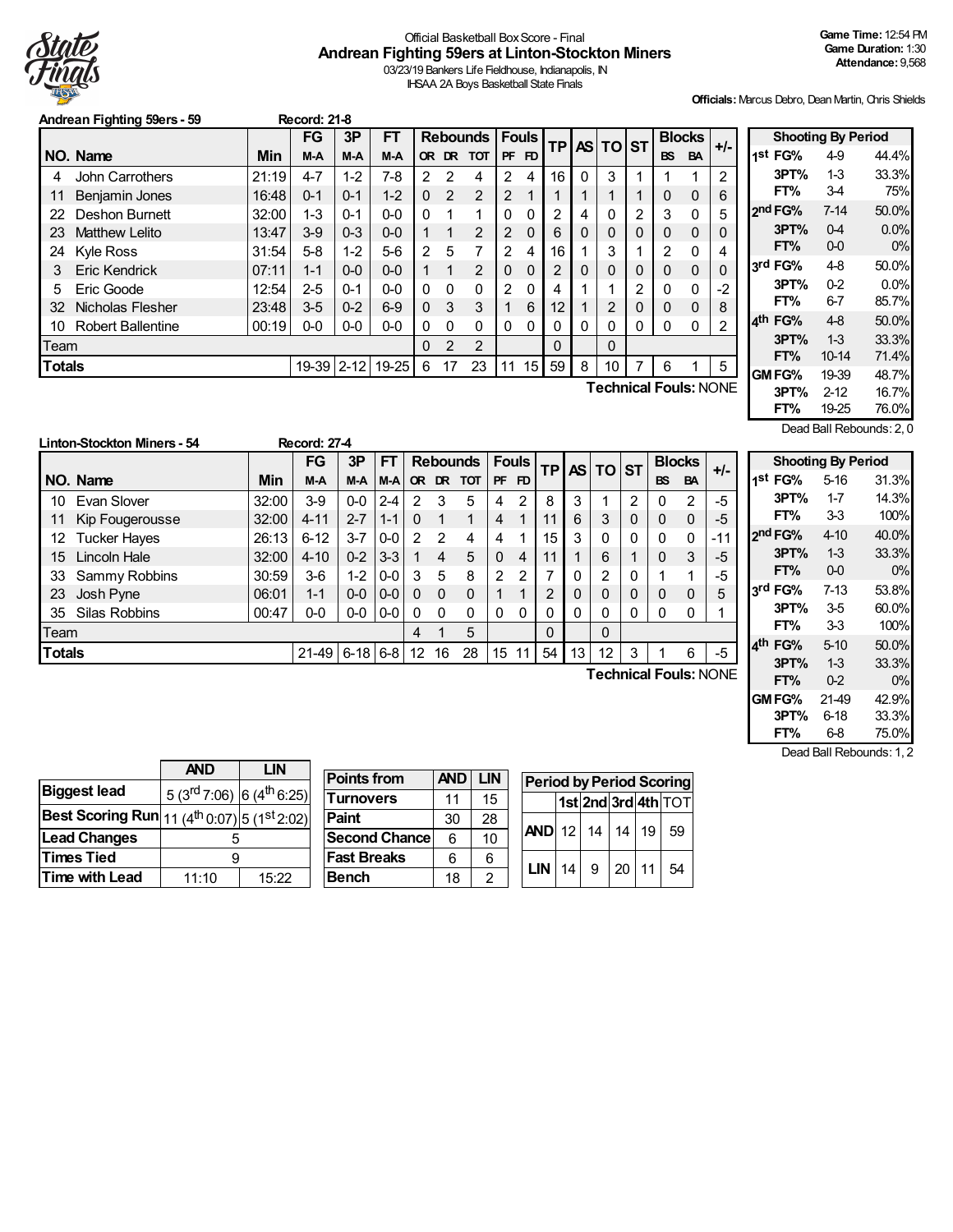

#### Official Basketball PlaybyPlay- 1st Period **Andrean Fighting 59ers at Linton-Stockton Miners** 03/23/19 Bankers Life Fieldhouse, Indianapolis, IN

IHSAA 2A Boys Basketball State Finals

**Officials:**Marcus Debro, Dean Martin, Chris Shields

| <b>Period Starters:</b> |                                                       |                  |              |              |                                                                         |              |
|-------------------------|-------------------------------------------------------|------------------|--------------|--------------|-------------------------------------------------------------------------|--------------|
| <b>AND</b>              | 4 Carrothers J                                        | 11 Jones B       |              | 22 Burnett D | 23 Lelito M                                                             | 24 Ross K    |
| LIN                     | 10 Slover E                                           | 11 Fougerousse K |              | 12 Hayes T   | 15 Hale L                                                               | 33 Robbins S |
| <b>Game Time</b>        | <b>AND</b>                                            |                  | <b>Score</b> | Diff         |                                                                         | LIN          |
| 08:00                   | 24 ROSS K jumpball won                                |                  |              |              | 33 ROBBINS S jumpball lost                                              |              |
| 07:46                   | 24 ROSS K 2pt FG outside the paint, missed            |                  |              |              |                                                                         |              |
| 07:40                   |                                                       |                  |              |              | 15 HALE L defensive rebound (1)                                         |              |
| 07:19                   |                                                       |                  |              |              | 33 ROBBINS S 3pt FG, jump shot missed                                   |              |
| 07:15                   | 11 JONES B defensive rebound (1)                      |                  |              |              |                                                                         |              |
| 07:05                   | 23 LELITO M2pt FG outside the paint, jump shot missed |                  |              |              |                                                                         |              |
| 07:03                   |                                                       |                  |              |              | 15 HALE L defensive rebound (2)                                         |              |
| 06:54                   |                                                       |                  | $0 - 2$      | $-2$         | 33 ROBBINS S 2pt FG in the paint, layup made (2)                        |              |
| 06:35                   | 4 CARROTHERS J turnover lost ball (1)                 |                  |              |              | 10 SLOVER E steal (1)                                                   |              |
| 06:30                   |                                                       |                  |              |              | 10 SLOVER E 2pt FG in the paint, layup missed                           |              |
| 06:28                   |                                                       |                  |              |              | 15 HALE L offensive rebound (3)                                         |              |
| 06:28                   | jump ball situation                                   |                  |              |              |                                                                         |              |
| 06:23                   |                                                       |                  |              |              | 11 FOUGEROUSSE K 3pt FG, jump shot missed                               |              |
| 06:19                   | 24 ROSS K defensive rebound (1)                       |                  |              |              |                                                                         |              |
| 06:11                   | 24 ROSS K 3pt FG, jump shot made (3)                  |                  | $3-2$        | 1            |                                                                         |              |
| 06:11                   | 22 BURNETT D assist (1)                               |                  |              |              |                                                                         |              |
| 06:03                   |                                                       |                  |              |              | 12 HAYES T 3pt FG, missed                                               |              |
| 06:00                   | 24 ROSS K defensive rebound (2)                       |                  |              |              |                                                                         |              |
| 05:47                   | 23 LELITO M3pt FG, jump shot missed                   |                  |              |              |                                                                         |              |
| 05:43                   |                                                       |                  |              |              | 12 HAYES T defensive rebound (1)                                        |              |
| 05:31                   | 24 ROSS K steal (1)                                   |                  |              |              | 15 HALE L turnover lost ball (1)                                        |              |
| 05:21                   | 4 CARROTHERS J 2pt FG in the paint, made (2)          |                  | $5-2$        | 3            |                                                                         |              |
| 05:03                   |                                                       |                  | $5-4$        | $\mathbf{1}$ | 11 FOUGEROUSSE K 2pt FG in the paint, layup made (2)                    |              |
| 05:03                   |                                                       |                  |              |              | 15 HALE L assist (1)                                                    |              |
| 05:03                   | 23 LELITO Mfoul shooting (1 - 1)                      |                  |              |              | 11 FOUGEROUSSE K foul drawn (1)                                         |              |
| 05:03                   | 23 LELITO M substitution out                          |                  |              |              |                                                                         |              |
| 05:03<br>05:03          | 3 KENDRICK E substitution in                          |                  |              |              | 12 HAYES T substitution out                                             |              |
|                         |                                                       |                  |              |              |                                                                         |              |
| 05:03<br>05:03          |                                                       |                  | $5-5$        | 0            | 23 PYNE J substitution in<br>11 FOUGEROUSSE K free throw 1 - 1 made (3) |              |
| 04:51                   | 4 CARROTHERS J 2pt FG outside the paint, made (4)     |                  | $7-5$        | $\mathbf{2}$ |                                                                         |              |
| 04:42                   |                                                       |                  | 7-7          | 0            | 23 PYNE J 2pt FG in the paint, layup made (2)                           |              |
| 04:42                   |                                                       |                  |              |              | 10 SLOVER E assist (1)                                                  |              |
| 04:29                   | 22 BURNETT D 2pt FG in the paint, made (2)            |                  | 9-7          | $\mathbf{2}$ |                                                                         |              |
| 03:51                   |                                                       |                  |              |              | 33 ROBBINS S 2pt FG outside the paint, jump shot missed                 |              |
| 03:46                   | 3 KENDRICK E defensive rebound (1)                    |                  |              |              |                                                                         |              |
| 03:36                   | 11 JONES B 3pt FG, jump shot missed                   |                  |              |              |                                                                         |              |
| 03:31                   |                                                       |                  |              |              | 33 ROBBINS S defensive rebound (1)                                      |              |
| 03:27                   |                                                       |                  |              |              | 10 SLOVER E 2pt FG in the paint, layup missed                           |              |
| 03:22                   |                                                       |                  |              |              | 10 SLOVER E offensive rebound (1)                                       |              |
| 03:20                   |                                                       |                  | $9 - 10$     | -1           | 11 FOUGEROUSSE K 3pt FG, jump shot made (6)                             |              |
| 03:20                   |                                                       |                  |              |              | 10 SLOVER E assist (2)                                                  |              |
| 03:00                   | 4 CARROTHERS J 2pt FG outside the paint, missed       |                  |              |              |                                                                         |              |
| 02:55                   |                                                       |                  |              |              | 10 SLOVER E defensive rebound (2)                                       |              |
| 02:44                   |                                                       |                  |              |              | 11 FOUGEROUSSE K 3pt FG, jump shot missed                               |              |
| 02:40                   | 24 ROSS K defensive rebound (3)                       |                  |              |              |                                                                         |              |
| 02:27                   | 24 ROSS K turnover travel (1)                         |                  |              |              |                                                                         |              |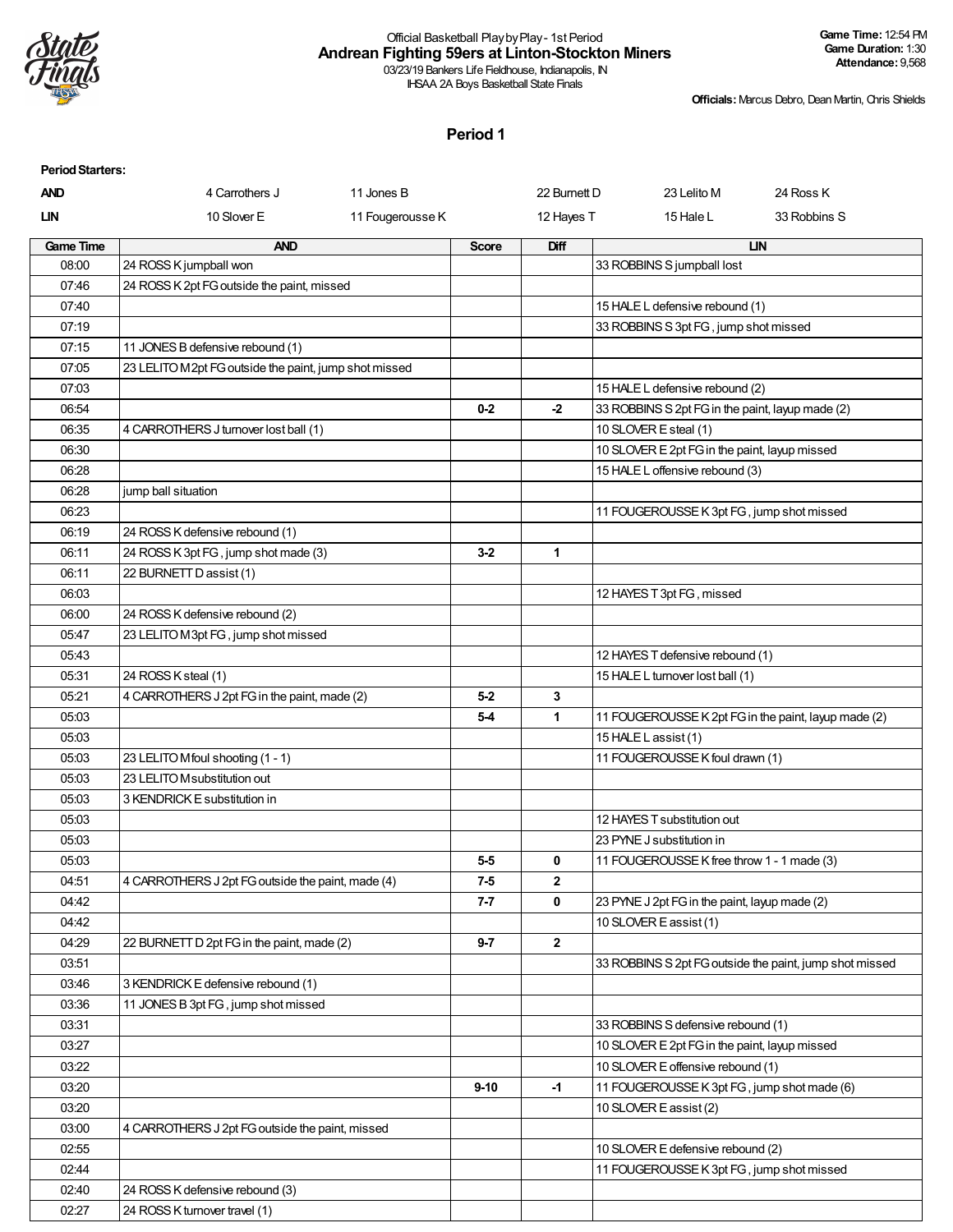

# Official Basketball PlaybyPlay- 1st Period **Andrean Fighting 59ers at Linton-Stockton Miners**

03/23/19 Bankers Life Fieldhouse, Indianapolis, IN IHSAA 2A Boys Basketball State Finals

| <b>Game Time</b> | <b>AND</b>                               | <b>Score</b>         | Diff | <b>LIN</b>                                            |
|------------------|------------------------------------------|----------------------|------|-------------------------------------------------------|
| 02:27            |                                          | Timeout media        |      |                                                       |
| 02:27            | 3 KENDRICK E substitution out            |                      |      |                                                       |
| 02:27            | 32 FLESHER N substitution in             |                      |      |                                                       |
| 02:27            | 11 JONES B substitution out              |                      |      |                                                       |
| 02:27            | 5 GOODE E substitution in                |                      |      |                                                       |
| 02:27            |                                          |                      |      | 23 PYNE J substitution out                            |
| 02:27            |                                          |                      |      | 35 ROBBINS S substitution in                          |
| 02:27            |                                          |                      |      | 33 ROBBINS S substitution out                         |
| 02:27            |                                          |                      |      | 12 HAYES T substitution in                            |
| 02:02            |                                          | $9 - 12$             | $-3$ | 12 HAYES T 2pt FG in the paint, made (2)              |
| 01:40            | 4 CARROTHERS J foul drawn (1)            |                      |      | 10 SLOVER E foul shooting (1 - 1)                     |
| 01:40            | 4 CARROTHERS J free throw 1 - 2 made (5) | $10 - 12$            | $-2$ |                                                       |
| 01:40            |                                          |                      |      | 35 ROBBINS S substitution out                         |
| 01:40            |                                          |                      |      | 33 ROBBINS S substitution in                          |
| 01:40            | 4 CARROTHERS J free throw 2 - 2 made (6) | $11 - 12$            | $-1$ |                                                       |
| 01:25            |                                          |                      |      | 10 SLOVER E 2pt FG in the paint, blocked              |
| 01:25            | 4 CARROTHERS J block (1)                 |                      |      |                                                       |
| 01:25            |                                          |                      |      | offensive rebound (8)                                 |
| 01:24            |                                          |                      |      | 12 HAYES T 3pt FG, jump shot missed                   |
| 01:20            |                                          |                      |      | 33 ROBBINS S offensive rebound (2)                    |
| 01:19            |                                          |                      |      | 15 HALE L 3pt FG, jump shot missed                    |
| 01:15            | 24 ROSS K defensive rebound (4)          |                      |      |                                                       |
| 01:04            | 32 FLESHER N turnover lost ball (1)      |                      |      | 10 SLOVER E steal (2)                                 |
| 00:20            | 4 CARROTHERS J foul shooting (1 - 2)     |                      |      | 15 HALE L foul drawn (1)                              |
| 00:20            |                                          | $11 - 13$            | $-2$ | 15 HALE L free throw 1 - 2 made (1)                   |
| 00:20            | 4 CARROTHERS J substitution out          |                      |      |                                                       |
| 00:20            | 11 JONES B substitution in               |                      |      |                                                       |
| 00:20            |                                          |                      |      | 12 HAYES T substitution out                           |
| 00:20            |                                          |                      |      | 23 PYNE J substitution in                             |
| 00:20            |                                          | $11 - 14$            | $-3$ | 15 HALE L free throw 2 - 2 made (2)                   |
| 00:06            | 32 FLESHER N foul drawn (1)              |                      |      | 23 PYNE J foul shooting (1 - 2)                       |
| 00:06            | 32 FLESHER N free throw 1 - 2 missed     |                      |      |                                                       |
| 00:06            | offensive dead ball rebound (1)          |                      |      |                                                       |
| 00:06            | 24 ROSS K substitution out               |                      |      |                                                       |
| 00:06            | 23 LELITO M substitution in              |                      |      |                                                       |
| 00:06            |                                          |                      |      | 23 PYNE J substitution out                            |
| 00:06            |                                          |                      |      | 12 HAYES T substitution in                            |
| 00:06            | 32 FLESHER N free throw 2 - 2 made (1)   | $12 - 14$            | $-2$ |                                                       |
| 00:01            |                                          |                      |      | 15 HALE L 2pt FG outside the paint, jump shot blocked |
| 00:01            | 22 BURNETT D block (1)                   |                      |      |                                                       |
| 00:00            |                                          |                      |      | offensive rebound (10)                                |
|                  |                                          | <b>END OF PERIOD</b> |      |                                                       |
|                  |                                          | <b>AND 12-14 LIN</b> |      |                                                       |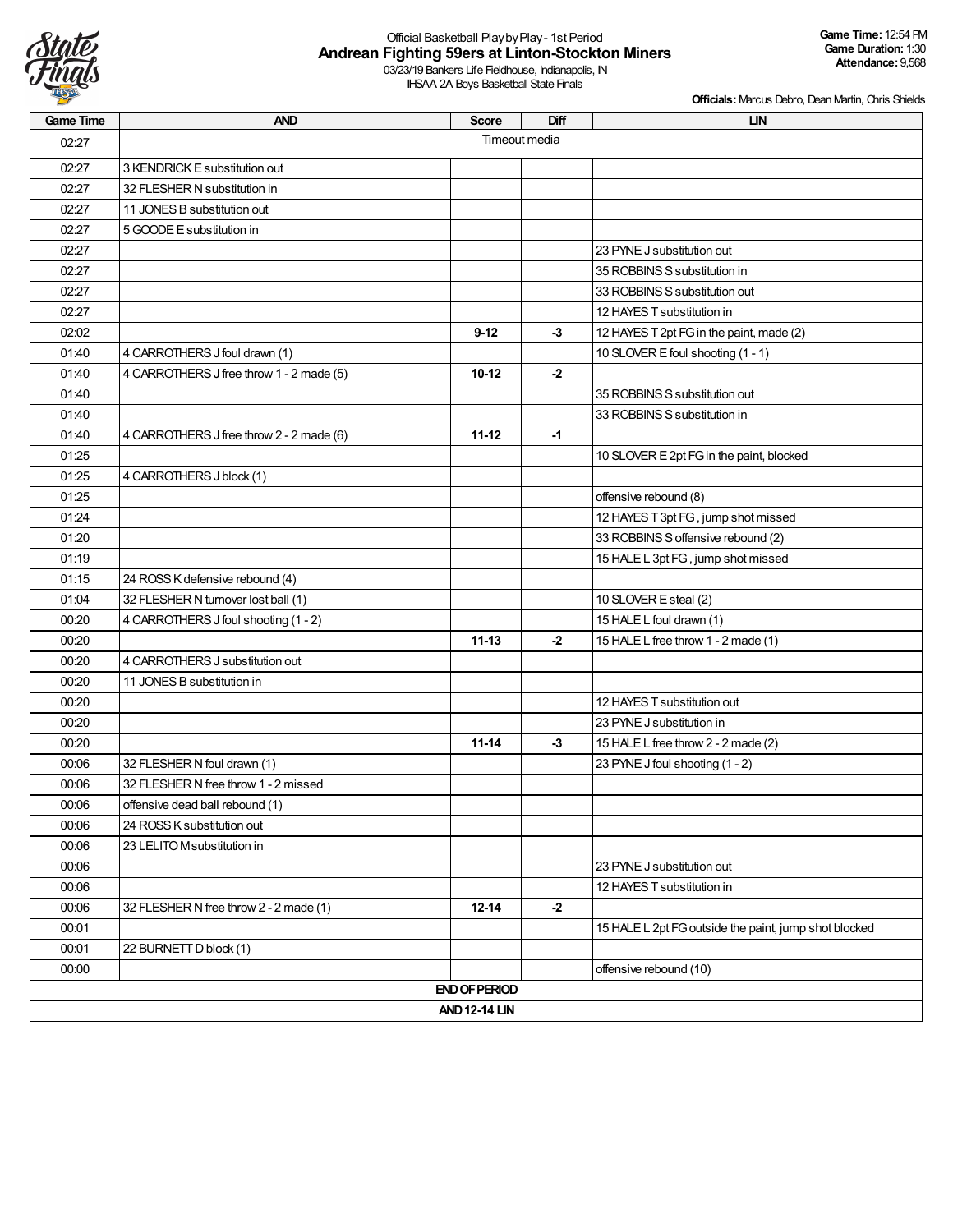

# Official Basketball BoxScore - 1st Period **Andrean Fighting 59ers at Linton-Stockton Miners**

03/23/19 Bankers Life Fieldhouse, Indianapolis, IN IHSAA 2A Boys Basketball State Finals

**Officials:**Marcus Debro, Dean Martin, Chris Shields

## **Andrean Fighting 59ers - 12**

|               |                         |       | <b>FG</b>     | 3P      | FT      |          |          | <b>Rebounds</b> |           | <b>Fouls</b> | ΤP       | <b>AS</b> |           | <b>ST</b> | <b>Blocks</b> |           | +/-                          |
|---------------|-------------------------|-------|---------------|---------|---------|----------|----------|-----------------|-----------|--------------|----------|-----------|-----------|-----------|---------------|-----------|------------------------------|
|               | NO. Name                | Min   | M-A           | $M-A$   | M-A     |          |          | OR DR TOT       | <b>PF</b> | <b>FD</b>    |          |           | <b>TO</b> |           | <b>BS</b>     | <b>BA</b> |                              |
| 4             | <b>John Carrothers</b>  | 07:39 | $2 - 3$       | $0-0$   | $2-2$   | 0        | 0        | $\Omega$        |           |              | 6        |           |           | 0         |               | 0         | $-2$                         |
| 11            | Benjamin Jones          | 05:54 | $0 - 1$       | $0 - 1$ | $0 - 0$ | $\Omega$ | 1        |                 | 0         | 0            |          |           | 0         | 0         | $\mathbf{0}$  | 0         | -1                           |
| 22            | Deshon Burnett          | 08:00 | $1 - 1$       | $0 - 0$ | $0-0$   | $\Omega$ | $\Omega$ | 0               | 0         | 0            | າ        |           | 0         | 0         |               | 0         | $-2$                         |
| 23            | Matthew Lelito          | 03:03 | $0 - 2$   0-1 |         | $0-0$   | $\Omega$ | $\Omega$ | $\mathbf 0$     |           | 0            | 0        |           | 0         | 0         | $\mathbf 0$   | 0         | 2                            |
| 24            | <b>Kyle Ross</b>        | 07:54 | $1-2$         | $1 - 1$ | $0 - 0$ |          | 4        | 4               | 0         | 0            | 3        |           |           |           | 0             | 0         | -3                           |
| 3             | <b>Eric Kendrick</b>    | 02:36 | $0-0$         | $0-0$   | $0 - 0$ | $\Omega$ | 1        | 1               | 0         | 0            |          |           | 0         | 0         | $\mathbf{0}$  | 0         | $-2$                         |
| 5             | Eric Goode              | 02:27 | $0-0$         | $0-0$   | $0 - 0$ | $\Omega$ | $\Omega$ | $\mathbf{0}$    | 0         | 0            | 0        |           | 0         | 0         | $\Omega$      | 0         | -1                           |
| 32            | <b>Nicholas Flesher</b> | 02:27 | $0-0$         | $0-0$   | $1 - 2$ | $\Omega$ | $\Omega$ | $\Omega$        | 0         |              |          |           |           | 0         | $\mathbf{0}$  | 0         | -1                           |
| Team          |                         |       |               |         |         | $\Omega$ | 0        | $\Omega$        |           |              | $\Omega$ |           | 0         |           |               |           |                              |
| <b>Totals</b> |                         |       | $4 - 9$       | $1 - 3$ | $3 - 4$ |          | 6        | 6               | 2         | 2            | 12       |           | 3         |           | 2             | 0         | $-2$                         |
|               |                         |       |               |         |         |          |          |                 |           |              |          |           |           |           |               |           | <b>Technical Fouls: NONE</b> |

| <b>Shooting By Period</b> |       |       |
|---------------------------|-------|-------|
| 1st FG%                   | 4-9   | 44.4% |
| 3PT%                      | $1-3$ | 33.3% |
| FT%                       | 3-4   | 75%   |
| GM FG%                    | 4.9   | 44.4% |
| 3PT%                      | $1-3$ | 33.3% |
| FT%                       | 34    | 75.0% |

Dead Ball Rebounds: 1, 0

# **Linton-Stockton Miners - 14**

|               |                      |       | FG       | 3P      | FТ      |   |           | <b>Rebounds</b> |              | <b>Fouls</b> | ΤP |   | AS TO ST |   |           | <b>Blocks</b>         | $+/-$ |
|---------------|----------------------|-------|----------|---------|---------|---|-----------|-----------------|--------------|--------------|----|---|----------|---|-----------|-----------------------|-------|
|               | NO. Name             | Min   | M-A      | M-A     | M-A     |   | OR DR TOT |                 | <b>PF</b>    | FD           |    |   |          |   | <b>BS</b> | <b>BA</b>             |       |
| 10            | Evan Slover          | 08:00 | 0-3      | $0-0$   | $0-0$   |   |           | 2               |              | 0            | 0  | っ | 0        | 2 | 0         |                       | 2     |
| 11            | Kip Fougerousse      | 08:00 | 2-4      | $1 - 3$ | l 1-1   | 0 | $\Omega$  | 0               | $\mathbf{0}$ |              | 6  | 0 | 0        | 0 | 0         | 0                     | 2     |
| 12.           | <b>Tucker Hayes</b>  | 05:09 | 1-3      | $0-2$   | $0 - 0$ | 0 |           |                 | 0            | 0            | 2  | 0 | 0        | 0 | 0         | 0                     | -     |
| 15            | Lincoln Hale         | 08:00 | $0 - 2$  | $0 - 1$ | $2 - 2$ |   | 2         | 3               | 0            |              | 2  |   |          | 0 | 0         |                       | 2     |
| 33            | Sammy Robbins        | 07:13 | 1-3      | $0 - 1$ | $0-0$   |   |           | 2               | 0            | 0            | 2  | 0 | 0        | 0 | 0         | 0                     |       |
| 23            | Josh Pyne            | 02:51 | $1 - 1$  | $0 - 0$ | $0 - 0$ | 0 | 0         | 0               |              | 0            | 2  | 0 | 0        | 0 | 0         | $\mathbf{0}$          | 3     |
| 35            | <b>Silas Robbins</b> | 00:47 | $0-0$    | $0 - 0$ | $0 - 0$ | 0 | $\Omega$  | 0               | 0            | 0            | 0  | 0 | 0        | 0 |           | 0                     |       |
| Team          |                      |       |          |         |         | 2 | $\Omega$  | 2               |              |              | 0  |   | 0        |   |           |                       |       |
| <b>Totals</b> |                      |       | $5 - 16$ | $1 - 7$ | $3 - 3$ | 5 | 5         | 10              | 2            | 2            | 14 | 3 |          | 2 | 0         | 2                     | 2     |
|               |                      |       |          |         |         |   |           |                 |              |              |    |   |          |   |           | Technical Fouls: NONE |       |

**Shooting By Period 1 st FG%** 5-16 31.3% **3PT%** 1-7 14.3% **FT%** 3-3 100% **GMFG%** 5-16 31.3% **3PT%** 1-7 14.3% **FT%** 3-3 100.0%

Dead Ball Rebounds: 0, 0

|                                                             | <b>AND</b> | LIN                      |
|-------------------------------------------------------------|------------|--------------------------|
| <b>Biggest lead</b>                                         |            | $3(1st5:21) 3(1st2:02) $ |
| <b>Best Scoring Run</b> $ 5 (1^{st} 5:21) 5 (1^{st} 2:02) $ |            |                          |
| <b>Lead Changes</b>                                         |            |                          |
| <b>Times Tied</b>                                           |            | 2                        |
| <b>Time with Lead</b>                                       | 02:26      | 04:03                    |

| <b>Points from</b>    | AND I | <b>LIN</b> |  |
|-----------------------|-------|------------|--|
| <b>Turnovers</b>      | 2     |            |  |
| <b>Paint</b>          |       | 8          |  |
| <b>Second Chancel</b> | 0     | 3          |  |
| <b>Fast Breaks</b>    |       | ი          |  |
| <b>Bench</b>          |       | 2          |  |

| <b>Period by Period Scoring</b> |     |     |  |  |  |  |  |  |  |  |  |  |  |
|---------------------------------|-----|-----|--|--|--|--|--|--|--|--|--|--|--|
|                                 | 1st | TOT |  |  |  |  |  |  |  |  |  |  |  |
| <b>AND</b>                      | 12  | 12  |  |  |  |  |  |  |  |  |  |  |  |
| LIN                             | 14  | 14  |  |  |  |  |  |  |  |  |  |  |  |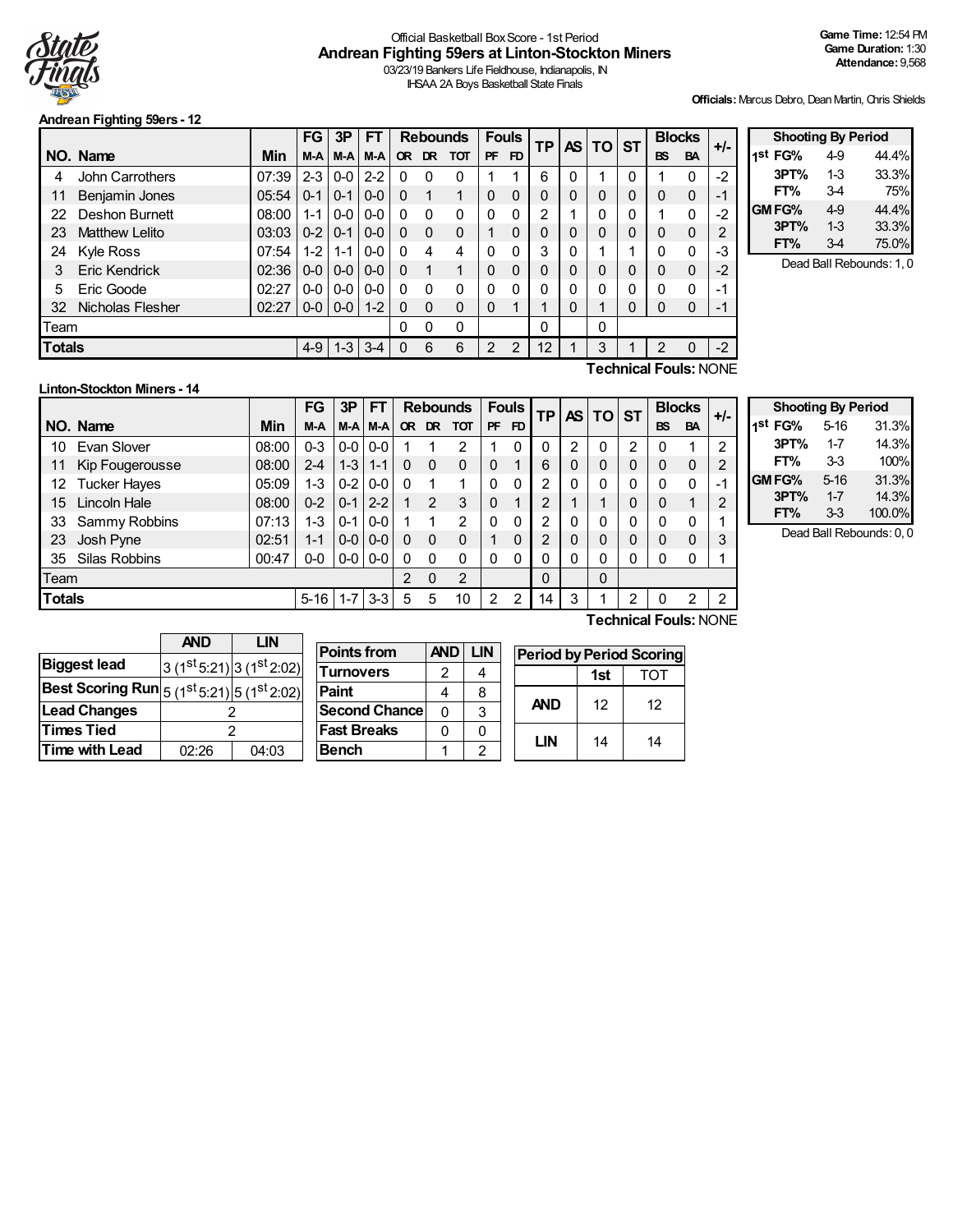

#### Official Basketball PlaybyPlay- 2nd Period **Andrean Fighting 59ers at Linton-Stockton Miners** 03/23/19 Bankers Life Fieldhouse, Indianapolis, IN

IHSAA 2A Boys Basketball State Finals

**Officials:**Marcus Debro, Dean Martin, Chris Shields

| <b>Period Starters:</b> |                                                           |                  |              |               |                                                     |                                                               |
|-------------------------|-----------------------------------------------------------|------------------|--------------|---------------|-----------------------------------------------------|---------------------------------------------------------------|
| <b>AND</b>              | 22 Burnett D                                              | 32 Flesher N     |              | 5 Goode E     | 24 Ross K                                           | 4 Carrothers J                                                |
| LIN                     | 10 Slover E                                               | 11 Fougerousse K |              | 15 Hale L     | 33 Robbins S                                        | 12 Hayes T                                                    |
| <b>Game Time</b>        | <b>AND</b>                                                |                  | <b>Score</b> | Diff          |                                                     | <b>LIN</b>                                                    |
| 08:00                   | 11 JONES B substitution out                               |                  |              |               |                                                     |                                                               |
| 08:00                   | 24 ROSS K substitution in                                 |                  |              |               |                                                     |                                                               |
| 08:00                   | 23 LELITO M substitution out                              |                  |              |               |                                                     |                                                               |
| 08:00                   | 4 CARROTHERS J substitution in                            |                  |              |               |                                                     |                                                               |
| 07:40                   | 5 GOODE E 2pt FG in the paint, layup made (2)             |                  | 14-14        | 0             |                                                     |                                                               |
| 07:40                   | 24 ROSS K assist (1)                                      |                  |              |               |                                                     |                                                               |
| 07:24                   |                                                           |                  | 14-16        | $-2$          | 10 SLOVER E 2pt FG in the paint, jump shot made (2) |                                                               |
| 07:24                   |                                                           |                  |              |               | 11 FOUGEROUSSE K assist (1)                         |                                                               |
| 07:08                   | 4 CARROTHERS J foul offensive (2 - 1)                     |                  |              |               | 33 ROBBINS S foul drawn (1)                         |                                                               |
| 07:08                   | 4 CARROTHERS J turnover offensive (2)                     |                  |              |               |                                                     |                                                               |
| 07:08                   | 4 CARROTHERS J substitution out                           |                  |              |               |                                                     |                                                               |
| 07:08                   | 23 LELITO Msubstitution in                                |                  |              |               |                                                     |                                                               |
| 06:56                   |                                                           |                  |              |               | 15 HALE L 2pt FG in the paint, layup blocked        |                                                               |
| 06:56                   | 22 BURNETT D block (2)                                    |                  |              |               |                                                     |                                                               |
| 06:56                   |                                                           |                  |              |               | offensive rebound (11)                              |                                                               |
| 06:52                   |                                                           |                  | 14-18        | -4            | 12 HAYES T 2pt FG in the paint, made (4)            |                                                               |
| 06:38                   | 5 GOODE E 2pt FG in the paint, missed                     |                  |              |               |                                                     |                                                               |
| 06:31                   | 23 LELITO Moffensive rebound (1)                          |                  |              |               |                                                     |                                                               |
| 06:31                   | 23 LELITO M2pt FG in the paint, layup made (2)            |                  | 16-18        | $-2$          |                                                     |                                                               |
| 06:17                   | 5 GOODE E steal (1)                                       |                  |              |               | 11 FOUGEROUSSE K turnover bad pass (1)              |                                                               |
| 06:10                   | 23 LELITO M2pt FG fast break in the paint, layup made (4) |                  | 18-18        | 0             |                                                     |                                                               |
| 06:10                   | 5 GOODE E assist (1)                                      |                  |              |               |                                                     |                                                               |
| 06:08                   |                                                           |                  |              |               | Timeout 30 Sec                                      |                                                               |
| 05:54                   | 5 GOODE E steal (2)                                       |                  |              |               | 11 FOUGEROUSSE K turnover bad pass (2)              |                                                               |
| 05:23                   | 24 ROSS K 2pt FG outside the paint, jump shot missed      |                  |              |               |                                                     |                                                               |
| 05:19                   |                                                           |                  |              |               | 33 ROBBINS S defensive rebound (3)                  |                                                               |
| 04:21                   |                                                           |                  |              |               | 12 HAYES T 3pt FG, jump shot missed                 |                                                               |
| 04:18                   |                                                           |                  |              |               | 10 SLOVER E offensive rebound (3)                   |                                                               |
| 04:17                   |                                                           |                  |              |               | 10 SLOVER E 2pt FG in the paint, layup missed       |                                                               |
| 04:17                   | defensive rebound (8)                                     |                  |              |               |                                                     |                                                               |
| 03:59                   | 5 GOODE E 2pt FG outside the paint, jump shot made (4)    |                  | 20-18        | $\mathbf{2}$  |                                                     |                                                               |
| 03:45                   |                                                           |                  |              |               | 11 FOUGEROUSSE K turnover travel (3)                |                                                               |
| 03:45                   |                                                           |                  |              | Timeout media |                                                     |                                                               |
| 03:45                   |                                                           |                  |              |               | 12 HAYES T substitution out                         |                                                               |
| 03:45                   |                                                           |                  |              |               | 23 PYNE J substitution in                           |                                                               |
| 03:29                   | 5 GOODE E 3pt FG, jump shot missed                        |                  |              |               |                                                     |                                                               |
| 03:27                   |                                                           |                  |              |               | 15 HALE L defensive rebound (4)                     |                                                               |
| 03:15                   |                                                           |                  |              |               | 15 HALE L 2pt FG in the paint, jump shot missed     |                                                               |
| 03:13                   | 24 ROSS K defensive rebound (5)                           |                  |              |               |                                                     |                                                               |
| 03:05                   | 23 LELITO M3pt FG, jump shot missed                       |                  |              |               |                                                     |                                                               |
| 03:02                   |                                                           |                  |              |               | 10 SLOVER E defensive rebound (4)                   |                                                               |
| 02:53                   |                                                           |                  |              |               |                                                     | 11 FOUGEROUSSE K 2pt FG in the paint, jump shot missed        |
| 02:53                   | defensive rebound (10)                                    |                  |              |               |                                                     |                                                               |
| 02:40                   | 22 BURNETT D 2pt FG outside the paint, jump shot missed   |                  |              |               |                                                     |                                                               |
| 02:33                   |                                                           |                  |              |               | 11 FOUGEROUSSE K defensive rebound (1)              |                                                               |
| 02:32                   |                                                           |                  | 20-20        | 0             | (4)                                                 | 15 HALE L 2pt FG fast break outside the paint, jump shot made |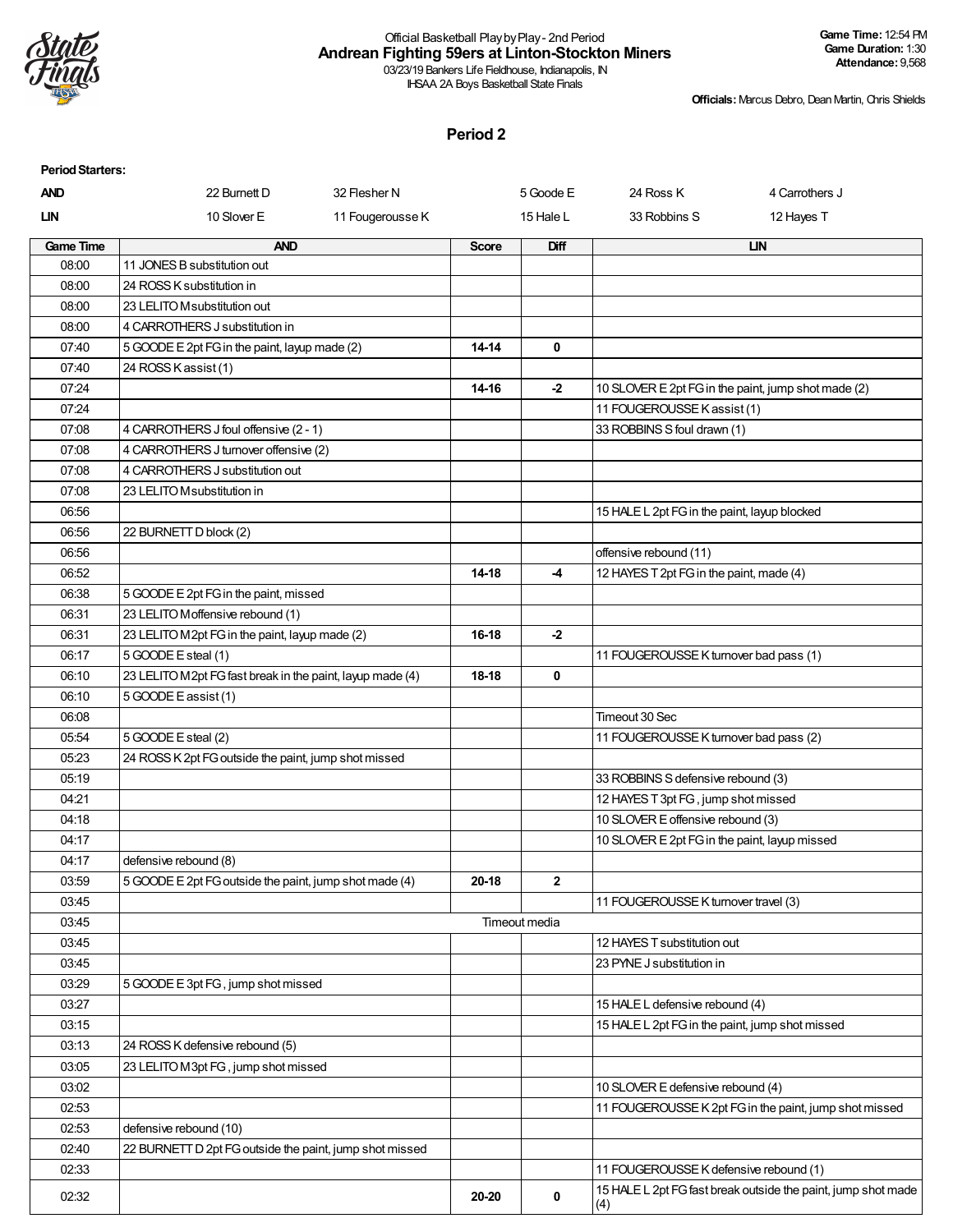

# Official Basketball PlaybyPlay- 2nd Period **Andrean Fighting 59ers at Linton-Stockton Miners**

03/23/19 Bankers Life Fieldhouse, Indianapolis, IN IHSAA 2A Boys Basketball State Finals

| <b>Game Time</b> | <b>AND</b>                                                  | <b>Score</b>         | Diff           | <b>LIN</b>                          |
|------------------|-------------------------------------------------------------|----------------------|----------------|-------------------------------------|
| 02:32            |                                                             |                      |                | 11 FOUGEROUSSE K assist (2)         |
| 02:17            | 23 LELITO M3pt FG, jump shot missed                         |                      |                |                                     |
| 02:15            |                                                             |                      |                | defensive dead ball rebound (1)     |
| 02:15            | 5 GOODE E foul loose ball (1 - 2)                           |                      |                | 23 PYNE J foul drawn (1)            |
| 02:15            | 5 GOODE E substitution out                                  |                      |                |                                     |
| 02:15            | 3 KENDRICK E substitution in                                |                      |                |                                     |
| 02:15            | 23 LELITO M substitution out                                |                      |                |                                     |
| 02:15            | 11 JONES B substitution in                                  |                      |                |                                     |
| 02:15            |                                                             |                      |                | 12 HAYES T substitution in          |
| 02:15            |                                                             |                      |                | 23 PYNE J substitution out          |
| 02:00            |                                                             |                      |                | 15 HALE L turnover travel (2)       |
| 01:45            | 24 ROSS K 2pt FG in the paint, layup made (5)               | 22-20                | $\overline{2}$ |                                     |
| 01:29            |                                                             |                      |                | 15 HALE L turnover bad pass (3)     |
| 01:29            |                                                             |                      |                | 12 HAYES T substitution out         |
| 01:29            |                                                             |                      |                | 23 PYNE J substitution in           |
| 01:17            | 32 FLESHER N 3pt FG, jump shot missed                       |                      |                |                                     |
| 01:11            | 3 KENDRICK E offensive rebound (2)                          |                      |                |                                     |
| 01:11            | 3 KENDRICK E 2pt FG in the paint, layup made (2)            | 24-20                | 4              |                                     |
| 00:41            |                                                             | 24-23                | $\mathbf{1}$   | 11 FOUGEROUSSE K 3pt FG, made (9)   |
| 00:19            | 11 JONES B turnover travel (1)                              |                      |                |                                     |
| 00:19            | 11 JONES B substitution out                                 |                      |                |                                     |
| 00:19            | 10 BALLENTINE R substitution in                             |                      |                |                                     |
| 00:19            |                                                             |                      |                | 12 HAYES T substitution in          |
| 00:19            |                                                             |                      |                | 23 PYNE J substitution out          |
| 00:09            |                                                             |                      |                | 12 HAYES T 3pt FG, jump shot missed |
| 00:01            | 22 BURNETT D defensive rebound (1)                          |                      |                |                                     |
| 00:00            | 32 FLESHER N 2pt FG fast break in the paint, layup made (3) | 26-23                | 3              |                                     |
| 00:00            | 22 BURNETT D assist (2)                                     |                      |                |                                     |
|                  |                                                             | <b>END OF PERIOD</b> |                |                                     |
|                  |                                                             | <b>AND 26-23 LIN</b> |                |                                     |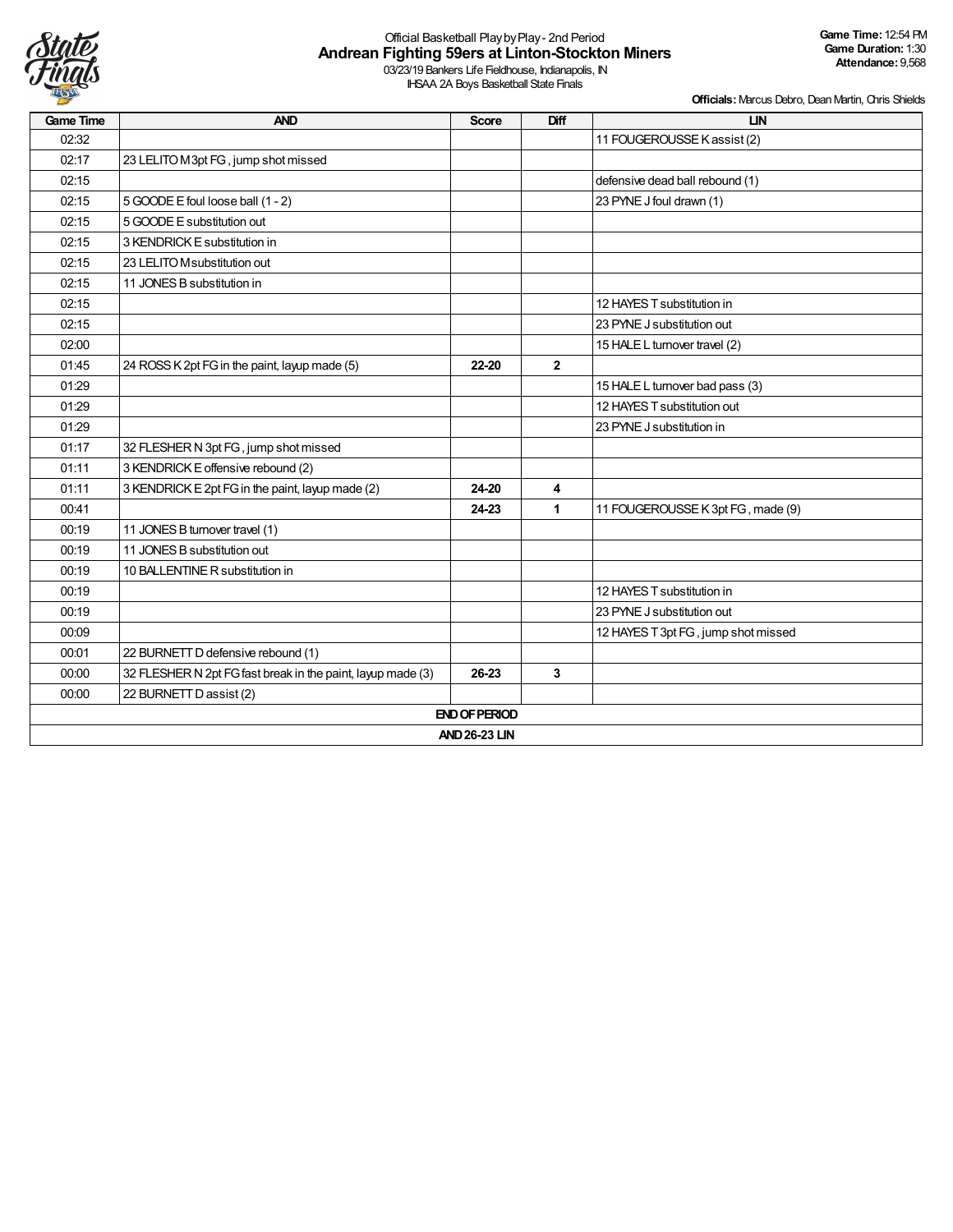

# Official Basketball BoxScore - 2nd Period **Andrean Fighting 59ers at Linton-Stockton Miners**

03/23/19 Bankers Life Fieldhouse, Indianapolis, IN IHSAA 2A Boys Basketball State Finals

**Officials:**Marcus Debro, Dean Martin, Chris Shields

#### **Andrean Fighting 59ers - 14**

|               |                              |       | <b>FG</b> | 3P      | <b>FT</b> |           |                | <b>Rebounds</b> |           | <b>Fouls</b>   | ТP             | <b>AS</b> | TO. | <b>ST</b> |             | <b>Blocks</b> | +/-            |                |
|---------------|------------------------------|-------|-----------|---------|-----------|-----------|----------------|-----------------|-----------|----------------|----------------|-----------|-----|-----------|-------------|---------------|----------------|----------------|
|               | NO. Name                     | Min   | M-A       | M-A     | $M-A$     | <b>OR</b> | DR.            | <b>TOT</b>      | <b>PF</b> | F <sub>D</sub> |                |           |     |           | <b>BS</b>   | <b>BA</b>     |                | 2 <sup>n</sup> |
| 4             | <b>John Carrothers</b>       | 00:52 | $0 - 0$   | $0-0$   | $0-0$     | 0         | 0              | 0               |           | 0              | 0              | 0         |     | 0         | 0           | $\Omega$      | $\mathbf{0}$   |                |
| 11            | <b>Benjamin Jones</b>        | 01:56 | $0-0$     | $0-0$   | $0 - 0$   | 0         | $\Omega$       | $\Omega$        | $\Omega$  | $\Omega$       | 0              | 0         |     | 0         | $\mathbf 0$ | $\mathbf 0$   | и              |                |
| 22            | Deshon Burnett               | 08:00 | $0 - 1$   | $0-0$   | $0-0$     | 0         |                | 1               | 0         | 0              | 0              |           | 0   | 0         |             | $\Omega$      | 5              | <b>GI</b>      |
| 23            | <b>Matthew Lelito</b>        | 04:53 | $2 - 4$   | $0-2$   | $0 - 0$   |           | $\Omega$       | 1               | $\Omega$  | $\Omega$       | 4              | 0         | 0   | 0         | $\mathbf 0$ | $\mathbf{0}$  | $\overline{2}$ |                |
| 24            | <b>Kyle Ross</b>             | 08:00 | $1 - 2$   | 0-0     | $0 - 0$   | $\Omega$  |                | 1               | 0         | $\Omega$       | 2              |           | 0   | 0         | 0           | $\Omega$      | 5              |                |
| 5             | Eric Goode                   | 05:45 | $2 - 4$   | $0 - 1$ | $0 - 0$   | 0         | $\Omega$       | $\Omega$        |           | $\Omega$       | 4              |           | 0   | 2         | $\Omega$    | $\mathbf{0}$  | 2              |                |
| 32            | Nicholas Flesher             | 08:00 | $1 - 2$   | $0 - 1$ | $0-0$     | 0         | 0              | $\mathbf{0}$    | 0         | 0              | $\overline{2}$ | 0         | 0   | 0         | 0           | 0             | 5              |                |
| 3             | Eric Kendrick                | 02:15 | $1 - 1$   | $0 - 0$ | $0 - 0$   | 1         | $\Omega$       | 1               | 0         | $\Omega$       | 2              | 0         | 0   | 0         | $\Omega$    | 0             | 3              |                |
| 10            | <b>Robert Ballentine</b>     | 00:19 | $0-0$     | $0-0$   | $0 - 0$   | 0         | $\mathbf{0}$   | $\mathbf{0}$    | 0         | 0              | $\mathbf 0$    | 0         | 0   | 0         | 0           | 0             | 2              |                |
| Team          |                              |       |           |         |           | 0         | $\overline{2}$ | 2               |           |                | $\mathbf 0$    |           | 0   |           |             |               |                |                |
| <b>Totals</b> |                              |       | $7 - 14$  | $0-4$   | $0-0$     | 2         | 4              | 6               | 2         | 0              | 14             | 3         | 2   | 2         |             | 0             | 5              |                |
|               | <b>Technical Fouls:</b> NONE |       |           |         |           |           |                |                 |           |                |                |           |     |           |             |               |                |                |

| <b>Shooting By Period</b> |          |       |  |  |  |  |  |  |  |  |  |  |
|---------------------------|----------|-------|--|--|--|--|--|--|--|--|--|--|
| 2 <sup>nd</sup> FG%       | $7 - 14$ | 50.0% |  |  |  |  |  |  |  |  |  |  |
| 3PT%                      | 04       | 0.0%  |  |  |  |  |  |  |  |  |  |  |
| FT%                       | 00       | 0%    |  |  |  |  |  |  |  |  |  |  |
| GM FG%                    | 7-14     | 50.0% |  |  |  |  |  |  |  |  |  |  |
| 3PT%                      | 0-4      | 0.0%  |  |  |  |  |  |  |  |  |  |  |
| FT%                       | $0-0$    | 0.0%  |  |  |  |  |  |  |  |  |  |  |

Dead Ball Rebounds: 0, 0

#### **Linton-Stockton Miners - 9**

**NO.** Name Min **FG 3P FT Rebounds Fouls TP AS TO ST**  $\begin{bmatrix} \n\text{FG} & 3\text{P} & \n\end{bmatrix}$   $\begin{bmatrix} \text{FT} & \text{Rebounds} & \text{Fously} \\ \n\text{OF} & \text{DF} & \text{FD} & \n\end{bmatrix}$   $\begin{bmatrix} \text{TP} & \text{AS} & \text{DT} \\ \n\end{bmatrix}$   $\begin{bmatrix} \text{Blocks} & \text{BAS} \\ \text{BS} & \text{BA} & \n\end{bmatrix}$  +/-10 Evan Slover (08:00 1-2 0-0 0-0 1 1 2 0 0 2 0 0 0 0 0 0 -5<br>11 Kip Fougerousse (08:00 1-2 1-1 0-0 0 1 1 0 0 3 2 3 0 0 0 -5 11 Kip Fougerousse 08:00 1-2 1-1 0-0 0 1 1 0 0 3 2 3 0 0 0 -5 12 Tucker Hayes 05:20 1-3 0-2 0-0 0 0 0 0 0 2 0 0 0 0 0 -8 15 Lincoln Hale 08:00 1-3 0-0 0-0 0 1 1 0 0 2 0 2 0 0 1 -5 33 Sammy Robbins 08:00 0-0 0-0 0-0 0 1 1 0 1 0 0 0 0 0 0 -5 23 Josh Pyne 02:40 0-0 0-0 0-0 0 0 0 0 1 0 0 0 0 0 0 3 Team 1 0 1 0 0 **Totals** 4-10 1-3 0-0 2 4 6 0 2 9 2 5 0 0 1 -5

|         | <b>Shooting By Period</b> |       |
|---------|---------------------------|-------|
| 2nd FG% | $4 - 10$                  | 40.0% |
| 3PT%    | $1-3$                     | 33.3% |
| FT%     | 0-0                       | 0%    |
| GM FG%  | 4-10                      | 40.0% |
| 3PT%    | $1-3$                     | 33.3% |
| FT%     | $0-0$                     | 0.0%  |

Dead Ball Rebounds: 0, 1

**Technical Fouls:**NONE

|                                                                      | <b>AND</b><br>LIN |                                                   |  |  |  |  |  |  |
|----------------------------------------------------------------------|-------------------|---------------------------------------------------|--|--|--|--|--|--|
| <b>Biggest lead</b>                                                  |                   | 4 (2 <sup>nd</sup> 1:11) 4 (2 <sup>nd</sup> 6:52) |  |  |  |  |  |  |
| <b>Best Scoring Run</b> $ 6 (2^{nd} 3:59) $ 4 (2 <sup>nd</sup> 6:52) |                   |                                                   |  |  |  |  |  |  |
| <b>Lead Changes</b>                                                  |                   |                                                   |  |  |  |  |  |  |
| <b>Times Tied</b>                                                    |                   |                                                   |  |  |  |  |  |  |
| <b>Time with Lead</b>                                                | 03:12             | 01:14                                             |  |  |  |  |  |  |

| <b>Points from</b> | <b>AND</b> | LIN | <b>Period by Period Scoring</b> |                 |     |  |  |  |  |  |  |  |
|--------------------|------------|-----|---------------------------------|-----------------|-----|--|--|--|--|--|--|--|
| Turnovers          | 6          |     |                                 | 2 <sub>nd</sub> | тот |  |  |  |  |  |  |  |
| Paint              | 12         |     |                                 |                 |     |  |  |  |  |  |  |  |
| Second Chance      | 4          |     | <b>AND</b>                      | 14              | 14  |  |  |  |  |  |  |  |
| <b>Fast Breaks</b> |            |     |                                 |                 |     |  |  |  |  |  |  |  |
| Bench              |            |     | LIN                             | 9               |     |  |  |  |  |  |  |  |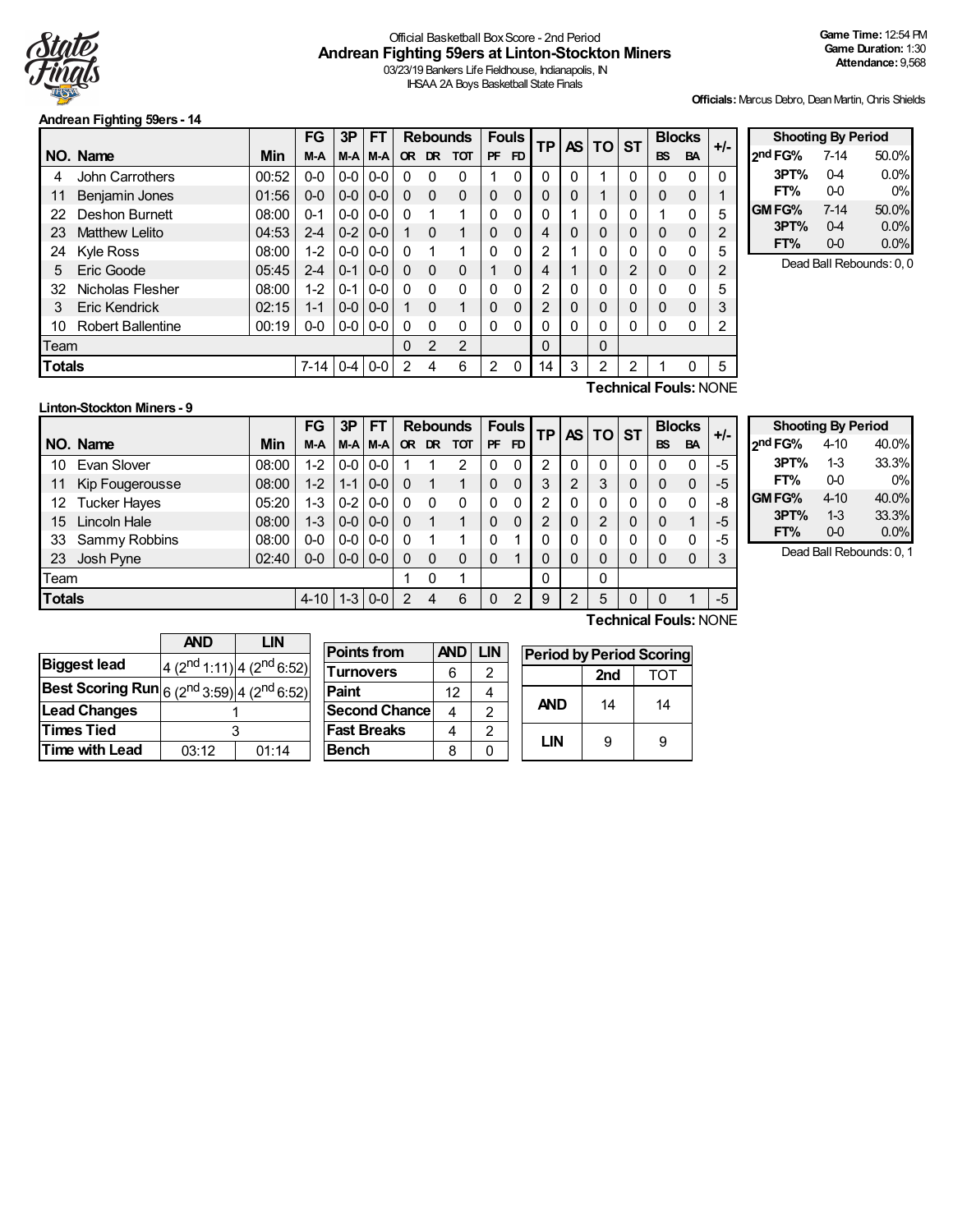

#### Official Basketball Box Score - First Half **Andrean Fighting 59ers at Linton-Stockton Miners** 03/23/19 Bankers Life Fieldhouse, Indianapolis, IN

IHSAA 2A Boys Basketball State Finals

#### **Andrean Fighting 59ers - 26**

**Officials:**Marcus Debro, Dean Martin, Chris Shields

|                                           |                          |       | FG      | 3P      | <b>FT</b> |              |           | <b>Rebounds</b> |           | <b>Fouls</b> | <b>TP</b>      |   | AS TO ST       |                |                              | <b>Blocks</b> | $+/-$ |
|-------------------------------------------|--------------------------|-------|---------|---------|-----------|--------------|-----------|-----------------|-----------|--------------|----------------|---|----------------|----------------|------------------------------|---------------|-------|
|                                           | NO. Name                 | Min   | M-A     | M-A     | M-A       | <b>OR</b>    | <b>DR</b> | <b>TOT</b>      | <b>PF</b> | FD.          |                |   |                |                | <b>BS</b>                    | <b>BA</b>     |       |
| 4                                         | John Carrothers          | 08:31 | $2 - 3$ | $0-0$   | $2 - 2$   | 0            | 0         | 0               | 2         |              | 6              | 0 | $\overline{2}$ | 0              |                              | $\mathbf 0$   | $-2$  |
| 11                                        | <b>Benjamin Jones</b>    | 07:50 | $0 - 1$ | $0 - 1$ | $0 - 0$   | $\mathbf{0}$ |           | 1               | $\Omega$  | 0            | 0              | 0 |                | 0              | 0                            | $\mathbf 0$   | 0     |
| 22                                        | Deshon Burnett           | 16:00 | $1 - 2$ | $0-0$   | $0 - 0$   | $\Omega$     |           | 1               | $\Omega$  | 0            | 2              | 2 | 0              | 0              | 2                            | $\mathbf 0$   | 3     |
| 23                                        | <b>Matthew Lelito</b>    | 07:56 | $2 - 6$ | $0 - 3$ | $0 - 0$   |              | $\Omega$  | 1               |           | 0            | 4              | 0 | 0              | 0              | 0                            | 0             | 4     |
| 24                                        | <b>Kyle Ross</b>         | 15:54 | $2 - 4$ | $1 - 1$ | $0-0$     | 0            | 5         | 5               | $\Omega$  | 0            | 5              |   |                | 4              | 0                            | $\Omega$      | 2     |
| 3                                         | <b>Eric Kendrick</b>     | 04:51 | $1 - 1$ | $0 - 0$ | $0 - 0$   |              | 1         | 2               | $\Omega$  | 0            | $\overline{2}$ | 0 | 0              | 0              | $\Omega$                     | $\Omega$      |       |
| 5                                         | Eric Goode               | 08:12 | $2 - 4$ | $0 - 1$ | $0-0$     | 0            | $\Omega$  | 0               |           | 0            | 4              |   | 0              | $\overline{2}$ | 0                            | $\mathbf 0$   |       |
| 32                                        | Nicholas Flesher         | 10:27 | $1 - 2$ | $0 - 1$ | $1 - 2$   | $\mathbf{0}$ | $\Omega$  | $\Omega$        | 0         | 4            | 3              | 0 |                | 0              | 0                            | $\Omega$      | 4     |
| 10                                        | <b>Robert Ballentine</b> | 00:19 | $0-0$   | $0 - 0$ | $0-0$     | 0            | $\Omega$  | 0               | $\Omega$  | 0            | 0              | 0 | 0              | 0              | 0                            | $\Omega$      | 2     |
|                                           | Team                     |       |         |         |           |              | 2         | $\overline{2}$  |           |              | 0              |   | 0              |                |                              |               |       |
| Totals<br>$1 - 7$<br>$11 - 23$<br>$3 - 4$ |                          |       |         |         |           | 2            | 10        | 12              | 4         | 2            | 26             | 4 | 5              | 3              | 3                            | 0             | 3     |
|                                           |                          |       |         |         |           |              |           |                 |           |              |                |   |                |                | <b>Technical Fouls: NONE</b> |               |       |

| 49<br>$1-3$<br>34 | 44.4%<br>33.3%           |
|-------------------|--------------------------|
|                   |                          |
|                   |                          |
|                   | 75%                      |
| $7 - 14$          | 50.0%                    |
| $0-4$             | 0.0%                     |
| $0-0$             | 0%                       |
| 11-23             | 47.8%                    |
| $1 - 7$           | 14.3%                    |
| 34                | 75.0%                    |
|                   | Dead Ball Rebounds: 1, 0 |

# **Linton-Stockton Miners - 23**

|                                                  |                       |       | FG      | 3P      | FT      |           |                | <b>Rebounds</b> |           | <b>Fouls</b> | <b>TP</b> |   | AS TO ST |   |           | <b>Blocks</b>  | $+/-$ |
|--------------------------------------------------|-----------------------|-------|---------|---------|---------|-----------|----------------|-----------------|-----------|--------------|-----------|---|----------|---|-----------|----------------|-------|
|                                                  | NO. Name              | Min   | M-A     | M-A     | M-A     | <b>OR</b> | DR.            | <b>TOT</b>      | <b>PF</b> | FD.          |           |   |          |   | <b>BS</b> | <b>BA</b>      |       |
| 10                                               | Evan Slover           | 16:00 | 1-5     | $0-0$   | $0-0$   | 2         | 2              | 4               |           | 0            | 2         | 2 | 0        | 2 | O         |                | $-3$  |
| 11                                               | Kip Fougerousse       | 16:00 | 3-6     | $2 - 4$ | $1 - 1$ | 0         |                |                 | $\Omega$  |              | 9         | っ | 3        | 0 | 0         | $\mathbf 0$    | -3    |
| 12                                               | <b>Tucker Hayes</b>   | 10:29 | 2-6     | $0 - 4$ | $0 - 0$ |           |                |                 |           | $\Omega$     | 4         | 0 | 0        | 0 | 0         | 0              | -9    |
| 15 <sup>1</sup>                                  | Lincoln Hale          | 16:00 | $1 - 5$ | $0 - 1$ | $2 - 2$ |           | 3              | 4               | 0         |              | 4         |   | 3        | 0 | 0         | $\overline{2}$ | $-3$  |
| 33                                               | Sammy Robbins         | 15:13 | $1 - 3$ | $0 - 1$ | $0-0$   |           | $\overline{2}$ | 3               | $\Omega$  |              | 2         | 0 | 0        | 0 | 0         | 0              | -4    |
| 23                                               | Josh Pyne             | 05:31 | $1 - 1$ | $0 - 0$ | $0-0$   | $\Omega$  | 0              | $\Omega$        |           |              | 2         | 0 | 0        | 0 | $\Omega$  | $\mathbf 0$    | 6     |
| 35                                               | <b>Silas Robbins</b>  | 00:47 | $0-0$   | $0-0$   | $0-0$   |           | 0              | 0               | 0         | 0            | 0         | 0 | 0        | 0 | 0         | 0              |       |
| Team                                             |                       |       |         |         |         |           | 0              | 3               |           |              | 0         |   | 0        |   |           |                |       |
| <b>Totals</b><br>$9 - 26$<br>$2 - 10$<br>$3 - 3$ |                       |       |         |         |         |           | 9              | 16              | 2         | 4            | 23        | 5 | 6        | 2 | 0         | 3              | -3    |
|                                                  | Technical Fouls: NONE |       |         |         |         |           |                |                 |           |              |           |   |          |   |           |                |       |

| <b>Shooting By Period</b> |          |        |  |  |  |  |  |
|---------------------------|----------|--------|--|--|--|--|--|
| 1 <sup>st</sup> FG%       | $5 - 16$ | 31.3%  |  |  |  |  |  |
| 3PT%                      | $1 - 7$  | 14.3%  |  |  |  |  |  |
| FT%                       | 33       | 100%   |  |  |  |  |  |
| 2nd FG%                   | $4 - 10$ | 40.0%  |  |  |  |  |  |
| 3PT%                      | $1-3$    | 33.3%  |  |  |  |  |  |
| FT%                       | $0-0$    | 0%     |  |  |  |  |  |
| GMFG%                     | $9-26$   | 34.6%  |  |  |  |  |  |
| 3PT%                      | $2 - 10$ | 20.0%  |  |  |  |  |  |
| FT%                       | 33       | 100.0% |  |  |  |  |  |

Dead Ball Rebounds: 0, 1

|                                                                                   | <b>AND</b><br>LIN |                                                   |  |  |  |  |  |
|-----------------------------------------------------------------------------------|-------------------|---------------------------------------------------|--|--|--|--|--|
| <b>Biggest lead</b>                                                               |                   | 4 (2 <sup>nd</sup> 1:11) 4 (2 <sup>nd</sup> 6:52) |  |  |  |  |  |
| <b>Best Scoring Run</b> $ _6$ (2 <sup>nd</sup> 3:59) $ _5$ (1 <sup>st</sup> 2:02) |                   |                                                   |  |  |  |  |  |
| <b>Lead Changes</b>                                                               |                   |                                                   |  |  |  |  |  |
| <b>Times Tied</b>                                                                 | 5                 |                                                   |  |  |  |  |  |
| <b>Time with Lead</b>                                                             | 05:38             | 05:37                                             |  |  |  |  |  |

| <b>Points from</b>    | <b>AND</b> | LIN |
|-----------------------|------------|-----|
| <b>Turnovers</b>      | 8          | հ   |
| Paint                 | 16         | 12  |
| <b>Second Chancel</b> | 4          | 5   |
| <b>Fast Breaks</b>    |            | 2   |
| <b>Bench</b>          | g          | 2   |

| <b>Period by Period Scoring</b> |            |    |    |  |  |  |  |
|---------------------------------|------------|----|----|--|--|--|--|
|                                 | <b>TOT</b> |    |    |  |  |  |  |
| <b>AND</b>                      | 12         | 14 | 26 |  |  |  |  |

**LIN** | 14 | 9 | 23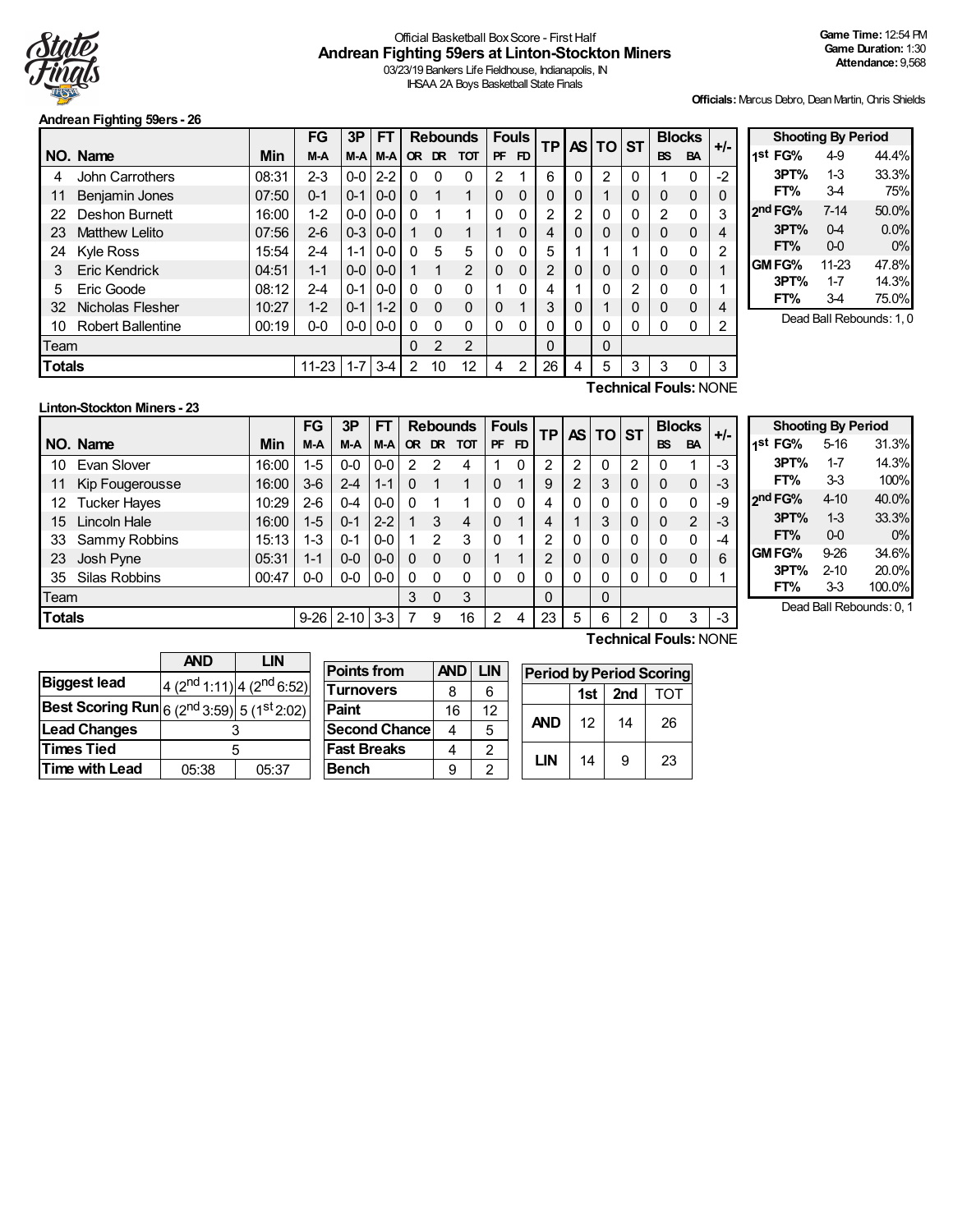

# Official Basketball PlaybyPlay- 3rd Period **Andrean Fighting 59ers at Linton-Stockton Miners**

03/23/19 Bankers Life Fieldhouse, Indianapolis, IN IHSAA 2A Boys Basketball State Finals

**Officials:**Marcus Debro, Dean Martin, Chris Shields

| <b>Period Starters:</b> |                                                 |                  |              |                             |                                                          |             |  |
|-------------------------|-------------------------------------------------|------------------|--------------|-----------------------------|----------------------------------------------------------|-------------|--|
| <b>AND</b>              | 22 Burnett D                                    | 24 Ross K        |              | 4 Carrothers J              | 11 Jones B                                               | 23 Lelito M |  |
| <b>LIN</b>              | 10 Slover E                                     | 11 Fougerousse K |              | 15 Hale L                   | 33 Robbins S                                             | 12 Hayes T  |  |
| <b>Game Time</b>        | <b>AND</b>                                      |                  | <b>Score</b> | Diff                        | <b>LIN</b>                                               |             |  |
| 08:00                   | 3 KENDRICK E substitution out                   |                  |              |                             |                                                          |             |  |
| 08:00                   | 4 CARROTHERS J substitution in                  |                  |              |                             |                                                          |             |  |
| 08:00                   | 10 BALLENTINE R substitution out                |                  |              |                             |                                                          |             |  |
| 08:00                   | 11 JONES B substitution in                      |                  |              |                             |                                                          |             |  |
| 08:00                   | 32 FLESHER N substitution out                   |                  |              |                             |                                                          |             |  |
| 08:00                   | 23 LELITO Msubstitution in                      |                  |              |                             |                                                          |             |  |
| 07:30                   |                                                 |                  |              |                             | 12 HAYES T 2pt FG outside the paint, jump shot missed    |             |  |
| 07:23                   |                                                 |                  |              |                             | 33 ROBBINS S offensive rebound (4)                       |             |  |
| 07:23                   |                                                 |                  |              |                             | 33 ROBBINS S 2pt FG in the paint, layup blocked          |             |  |
| 07:23                   | 24 ROSS K block (1)                             |                  |              |                             |                                                          |             |  |
| 07:21                   | 11 JONES B defensive rebound (2)                |                  |              |                             |                                                          |             |  |
| 07:11                   | 23 LELITO M2pt FG in the paint, missed          |                  |              |                             |                                                          |             |  |
| 07:06                   | 24 ROSS K offensive rebound (6)                 |                  |              |                             |                                                          |             |  |
| 07:06                   | 24 ROSS K 2pt FG in the paint, layup made (7)   |                  | 28-23        | 5                           |                                                          |             |  |
| 06:58                   | 22 BURNETT D steal (1)                          |                  |              |                             | 10 SLOVER E turnover bad pass (1)                        |             |  |
| 06:52                   | 23 LELITO M2pt FG in the paint, layup missed    |                  |              |                             |                                                          |             |  |
| 06:51                   |                                                 |                  |              |                             | defensive dead ball rebound (2)                          |             |  |
| 06:51                   | 23 LELITO Mfoul loose ball (2 - 1)              |                  |              |                             | 33 ROBBINS S foul drawn (2)                              |             |  |
| 06:37                   |                                                 |                  |              |                             | 11 FOUGEROUSSE K 3pt FG, jump shot missed                |             |  |
| 06:32                   |                                                 |                  |              |                             | 12 HAYES T offensive rebound (2)                         |             |  |
| 06:28                   |                                                 |                  | 28-26        | $\mathbf{2}$                | 12 HAYES T 3pt FG, jump shot made (7)                    |             |  |
| 06:28                   |                                                 |                  |              | 11 FOUGEROUSSE K assist (3) |                                                          |             |  |
| 06:14                   | 4 CARROTHERS J foul drawn (2)                   |                  |              |                             | 33 ROBBINS S foul shooting (1 - 1)                       |             |  |
| 06:14                   | 4 CARROTHERS J free throw 1 - 2 made (7)        |                  | 29-26        | 3                           |                                                          |             |  |
| 06:14                   | 4 CARROTHERS J free throw 2 - 2 made (8)        |                  | 30-26        | 4                           |                                                          |             |  |
| 06:04                   | 11 JONES B foul shooting (1 - 2)                |                  |              |                             | 10 SLOVER E foul drawn (1)                               |             |  |
| 06:04                   |                                                 |                  | 30-27        | 3                           | 10 SLOVER E free throw 1 - 2 made (3)                    |             |  |
| 06:04                   |                                                 |                  | 30-28        | $\mathbf{2}$                | 10 SLOVER E free throw 2 - 2 made (4)                    |             |  |
| 05:45                   | 22 BURNETT D 3pt FG, jump shot missed           |                  |              |                             |                                                          |             |  |
| 05:39                   | 24 ROSS K offensive rebound (7)                 |                  |              |                             |                                                          |             |  |
| 05:38                   | 24 ROSS K turnover lost ball (2)                |                  |              |                             | 15 HALE L steal (1)                                      |             |  |
| 05:33                   |                                                 |                  | 30-30        | $\mathbf 0$                 | 15 HALE L 2pt FG fast break in the paint, layup made (6) |             |  |
| 05:25                   | 11 JONES B foul drawn (1)                       |                  |              |                             | 33 ROBBINS S foul shooting (2 - 2)                       |             |  |
| 05:25                   | 11 JONES B free throw 1 - 2 made (1)            |                  | 31-30        | 1                           |                                                          |             |  |
| 05:25                   | 11 JONES B free throw 2 - 2 missed              |                  |              |                             |                                                          |             |  |
| 05:24                   |                                                 |                  |              |                             | 33 ROBBINS S defensive rebound (5)                       |             |  |
| 05:21                   | 11 JONES B foul personal (2 - 3)                |                  |              |                             | 15 HALE L foul drawn (2)                                 |             |  |
| 05:21                   | 23 LELITO M substitution out                    |                  |              |                             |                                                          |             |  |
| 05:21                   | 32 FLESHER N substitution in                    |                  |              |                             |                                                          |             |  |
| 04:37                   | 22 BURNETT D steal (2)                          |                  |              |                             | 15 HALE L turnover lost ball (4)                         |             |  |
| 04:17                   | 24 ROSS K 3pt FG, jump shot missed              |                  |              |                             |                                                          |             |  |
| 04:15                   |                                                 |                  |              |                             | defensive rebound (20)                                   |             |  |
| 03:42                   |                                                 |                  | 31-32        | $-1$                        | 12 HAYES T 2pt FG in the paint, made (9)                 |             |  |
| 03:26                   | 4 CARROTHERS J turnover dribbling violation (3) |                  |              |                             |                                                          |             |  |
| 03:26                   |                                                 |                  |              | Timeout media               |                                                          |             |  |
| 03:26                   | 4 CARROTHERS J substitution out                 |                  |              |                             |                                                          |             |  |
| 03:26                   | 5 GOODE E substitution in                       |                  |              |                             |                                                          |             |  |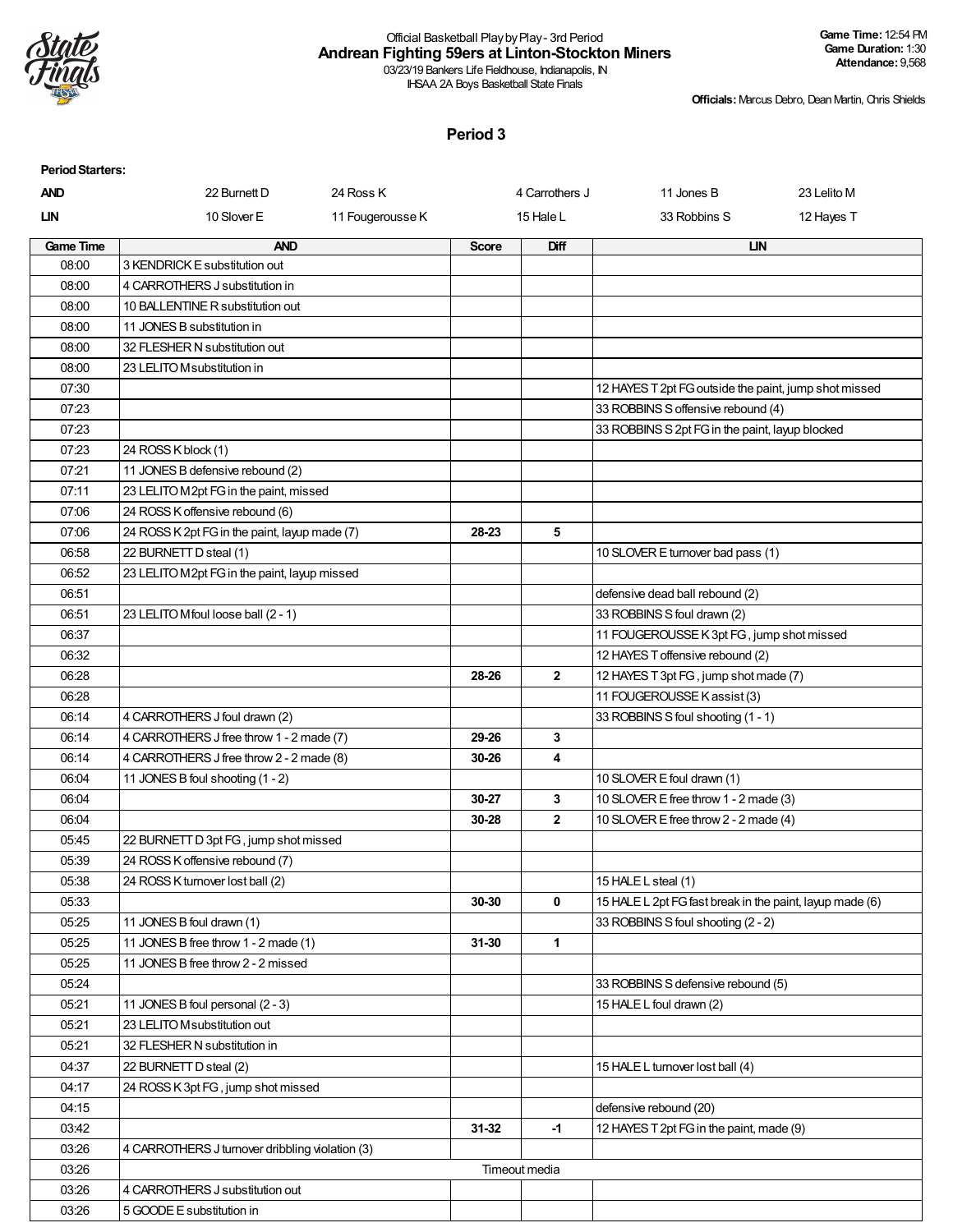

# Official Basketball PlaybyPlay- 3rd Period **Andrean Fighting 59ers at Linton-Stockton Miners**

03/23/19 Bankers Life Fieldhouse, Indianapolis, IN IHSAA 2A Boys Basketball State Finals

| Game Time | <b>AND</b>                                                  | <b>Score</b>         | Diff | <b>LIN</b>                                                     |
|-----------|-------------------------------------------------------------|----------------------|------|----------------------------------------------------------------|
| 03:26     | 11 JONES B substitution out                                 |                      |      |                                                                |
| 03:26     | 23 LELITO M substitution in                                 |                      |      |                                                                |
| 03:14     |                                                             | $31 - 35$            | -4   | 12 HAYES T 3pt FG, jump shot made (12)                         |
| 03:14     |                                                             |                      |      | 11 FOUGEROUSSE K assist (4)                                    |
| 02:37     | 23 LELITO M2pt FG in the paint, made (6)                    | 33-35                | $-2$ |                                                                |
| 02:01     |                                                             |                      |      | 11 FOUGEROUSSE K 2pt FG outside the paint, jump shot<br>missed |
| 01:56     | 23 LELITO M defensive rebound (2)                           |                      |      |                                                                |
| 01:52     | 32 FLESHER N 2pt FG fast break in the paint, layup made (5) | 35-35                | 0    |                                                                |
| 01:52     | 22 BURNETT D assist (3)                                     |                      |      |                                                                |
| 01:26     |                                                             | 35-38                | $-3$ | 33 ROBBINS S 3pt FG, jump shot made (5)                        |
| 01:26     |                                                             |                      |      | 12 HAYES T assist (1)                                          |
| 01:14     | 24 ROSS K 2pt FG in the paint, layup made (9)               | 37-38                | -1   |                                                                |
| 01:14     | 32 FLESHER N assist (1)                                     |                      |      |                                                                |
| 01:14     | 24 ROSS K foul drawn (1)                                    |                      |      | 11 FOUGEROUSSE K foul shooting (1 - 3)                         |
| 01:14     | 24 ROSS K free throw 1 - 1 made (10)                        | 38-38                | 0    |                                                                |
| 01:05     |                                                             | 38-40                | -2   | 15 HALE L 2pt FG in the paint, layup made (8)                  |
| 01:05     |                                                             |                      |      | 11 FOUGEROUSSE K assist (5)                                    |
| 01:05     | 24 ROSS K foul shooting (1 - 4)                             |                      |      | 15 HALE L foul drawn (3)                                       |
| 01:05     | 23 LELITO M substitution out                                |                      |      |                                                                |
| 01:05     | 4 CARROTHERS J substitution in                              |                      |      |                                                                |
| 01:05     |                                                             | 38-41                | $-3$ | 15 HALE L free throw 1 - 1 made (9)                            |
| 01:05     |                                                             |                      |      | 33 ROBBINS S substitution out                                  |
| 01:05     |                                                             |                      |      | 23 PYNE J substitution in                                      |
| 00:56     | 32 FLESHER N foul drawn (2)                                 |                      |      | 11 FOUGEROUSSE K foul personal (2 - 4)                         |
| 00:50     | 24 ROSS K foul drawn (2)                                    |                      |      | 10 SLOVER E foul shooting (2 - 5)                              |
| 00:50     | 24 ROSS K free throw 1 - 2 made (11)                        | 39-41                | $-2$ |                                                                |
| 00:50     | 4 CARROTHERS J substitution out                             |                      |      |                                                                |
| 00:50     | 23 LELITO M substitution in                                 |                      |      |                                                                |
| 00:50     |                                                             |                      |      | 23 PYNE J substitution out                                     |
| 00:50     |                                                             |                      |      | 33 ROBBINS S substitution in                                   |
| 00:50     | 24 ROSS K free throw 2 - 2 made (12)                        | 40-41                | $-1$ |                                                                |
| 00:11     | 5 GOODE E foul personal (2 - 5)                             |                      |      | 15 HALE L foul drawn (4)                                       |
| 00:07     |                                                             | 40-43                | -3   | 11 FOUGEROUSSE K 2pt FG in the paint, made (11)                |
| 00:07     |                                                             |                      |      | 10 SLOVER E assist (3)                                         |
| 00:05     | 24 ROSS K turnover bad pass (3)                             |                      |      |                                                                |
| 00:02     |                                                             |                      |      | 11 FOUGEROUSSE K 3pt FG, jump shot missed                      |
| 00:00     |                                                             |                      |      | 12 HAYES T offensive rebound (3)                               |
| 00:00     |                                                             |                      |      | 12 HAYES T 2pt FG in the paint, jump shot missed               |
| 00:00     |                                                             |                      |      | offensive rebound (22)                                         |
|           |                                                             | <b>END OF PERIOD</b> |      |                                                                |
|           |                                                             | <b>AND 40-43 LIN</b> |      |                                                                |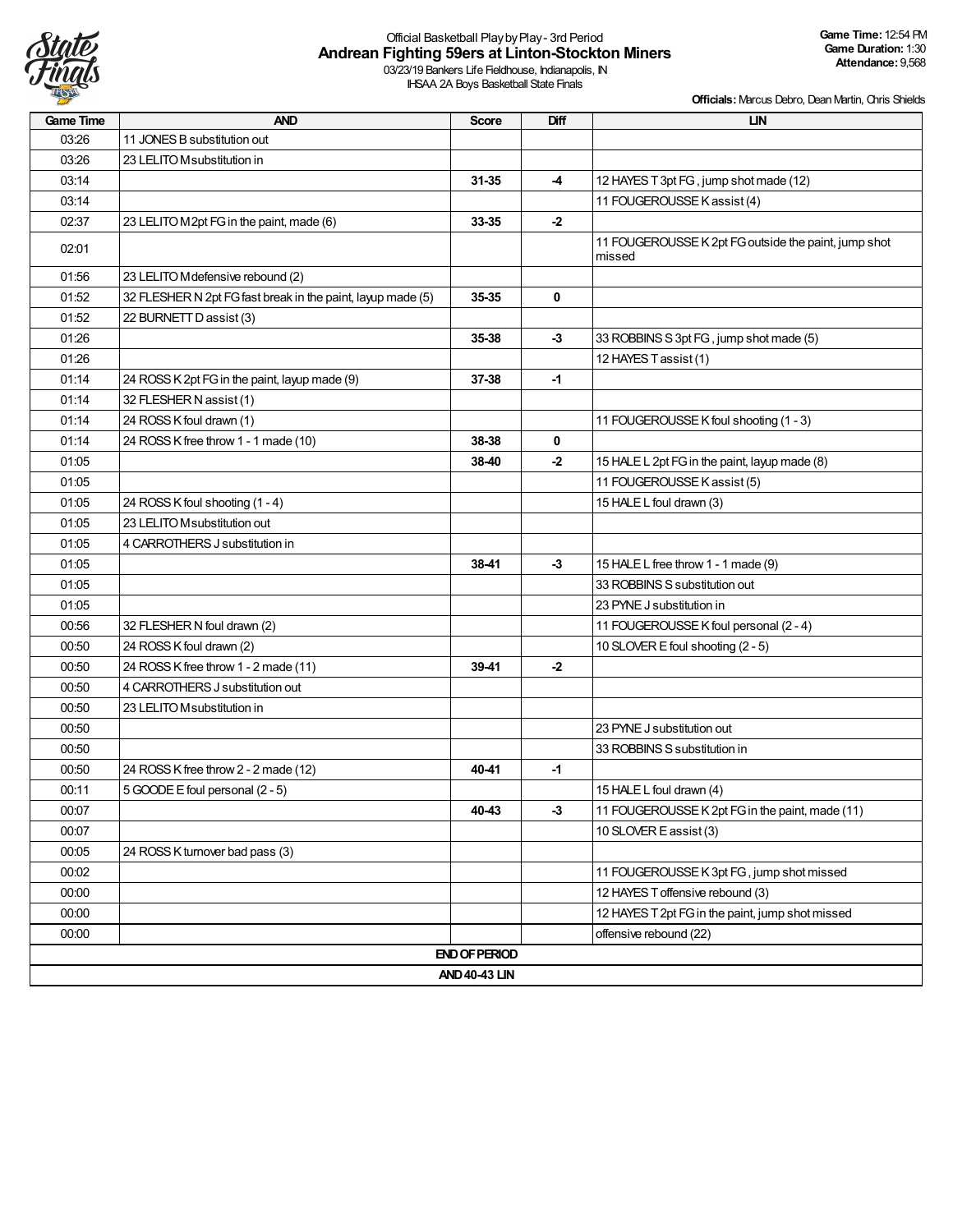

#### Official Basketball BoxScore - 3rd Period **Andrean Fighting 59ers at Linton-Stockton Miners** 03/23/19 Bankers Life Fieldhouse, Indianapolis, IN

IHSAA 2A Boys Basketball State Finals

**Officials:**Marcus Debro, Dean Martin, Chris Shields

#### **Andrean Fighting 59ers - 14**

|               |                              |       | FG      | 3P            | FT      |              | <b>Rebounds</b> |              | <b>Fouls</b>   |                | <b>TP</b><br><b>AS</b> |   | TO ST    |          |           | <b>Blocks</b> | +/-  |
|---------------|------------------------------|-------|---------|---------------|---------|--------------|-----------------|--------------|----------------|----------------|------------------------|---|----------|----------|-----------|---------------|------|
|               | NO. Name                     | Min   | M-A     | M-A           | M-A     | <b>OR</b>    | DR.             | <b>TOT</b>   | <b>PF</b>      | FD.            |                        |   |          |          | <b>BS</b> | <b>BA</b>     |      |
| 4             | John Carrothers              | 04:48 | $0-0$   | $0-0$         | $2 - 2$ | $\Omega$     | $\Omega$        | $\Omega$     | 0              |                | 2                      | 0 |          | 0        | 0         | 0             | -4   |
| 11            | Benjamin Jones               | 04:34 | $0-0$   | $0-0$         | $1 - 2$ | $\mathbf{0}$ | 1               | 1            | $\overline{2}$ | 4              |                        | 0 | $\Omega$ | 0        | $\Omega$  | $\Omega$      | $-4$ |
| 22            | <b>Deshon Burnett</b>        | 08:00 | $0 - 1$ | $0 - 1$       | $0-0$   | $\Omega$     | $\Omega$        | 0            | $\Omega$       | 0              | 0                      |   | 0        | 2        | 0         | 0             | -6   |
| 23            | <b>Matthew Lelito</b>        | 05:51 | $1 - 3$ | $0 - 0$       | $0 - 0$ | $\Omega$     |                 | 1            |                | $\mathbf{0}$   | $\overline{2}$         | 0 | 0        | 0        | 0         | 0             | $-4$ |
| 24            | <b>Kyle Ross</b>             | 08:00 | $2 - 3$ | $0 - 1$       | $3-3$   | 2            | $\Omega$        | 2            |                | $\mathfrak{p}$ | 7                      | 0 | 2        |          | 1         | $\Omega$      | -6   |
| 3             | <b>Eric Kendrick</b>         | 00:00 |         |               |         |              |                 |              |                |                |                        |   |          |          |           |               |      |
| 10            | <b>Robert Ballentine</b>     | 00:00 |         |               |         |              |                 |              |                |                |                        |   |          |          |           |               |      |
| 32            | Nicholas Flesher             | 05:21 | $1 - 1$ | $0-0$         | $0 - 0$ | $\Omega$     | $\Omega$        | $\Omega$     | $\mathbf 0$    | 1              | 2                      |   | $\Omega$ | $\Omega$ | 0         | $\Omega$      | -4   |
| 5             | Eric Goode                   | 03:26 | $0 - 0$ | $0 - 0 0 - 0$ |         | $\mathbf{0}$ | $\Omega$        | $\mathbf{0}$ |                | 0              | 0                      | 0 | 0        |          | 0         | $\Omega$      | $-2$ |
| Team          |                              |       |         |               |         | 0            | $\Omega$        | $\Omega$     |                |                | 0                      |   | $\Omega$ |          |           |               |      |
| <b>Totals</b> |                              |       | 4-8     | $0-2$         | $6 - 7$ | 2            | 2               | 4            | 5              | 5              | 14                     | 2 | 3        | 2        |           | 0             | -6   |
|               | <b>Technical Fouls: NONE</b> |       |         |               |         |              |                 |              |                |                |                        |   |          |          |           |               |      |

| <b>Shooting By Period</b> |         |       |
|---------------------------|---------|-------|
| 3rd FG%                   | 4-8     | 50.0% |
| 3PT%                      | $0 - 2$ | 0.0%  |
| FT%                       | 6-7     | 85.7% |
| GM FG%                    | $4-8$   | 50.0% |
| 3PT%                      | 02      | 0.0%  |
| FT%                       | $6-7$   | 85.7% |

Dead Ball Rebounds: 0, 0

#### **Linton-Stockton Miners - 20**

**NO.** Name Min **FG 3P FT Rebounds Fouls TP AS TO ST**  $\begin{bmatrix} \n\text{FG} & 3\text{P} & \n\end{bmatrix}$   $\begin{bmatrix} \text{FT} & \text{Rebounds} & \text{Fously} \\ \n\text{OF} & \text{DF} & \text{FD} & \n\end{bmatrix}$   $\begin{bmatrix} \text{TP} & \text{AS} & \text{DT} \\ \n\end{bmatrix}$   $\begin{bmatrix} \text{Blocks} & \text{BAS} \\ \text{BS} & \text{BA} & \n\end{bmatrix}$  +/-10 Evan Slover | 08:00 | 0-0 | 0-0 | 2-2 | 0 0 0 | 1 1 | 2 | 1 | 1 | 0 | 0 0 | 6 11 Kip Fougerousse | 08:00 | 1-4 | 0-2 | 0-0 | 0 0 0 | 2 0 | 2 | 3 | 0 | 0 | 0 | 0 | 6 12 Tucker Hayes 08:00 3-5 2-2 0-0 2 0 2 0 0 8 1 0 0 0 0 6 15 Lincoln Hale 08:00 2-2 0-0 1-1 0 0 0 0 3 5 0 1 1 0 0 6 33 Sammy Robbins | 07:46 | 1-2 | 1-1 | 0-0 | 1 | 1 | 2 | 2 | 1 | 3 | 0 | 0 | 0 | 0 | 0 | 1 | 7 23 Josh Pyne 00:14 0-0 0-0 0-0 0 0 0 0 0 0 0 0 0 0 0 -1 Team | 1 1 2 | | 0 | | 0 **Totals** 7-13 3-5 3-3 4 2 6 5 7 20 5 2 1 0 1 6

| <b>Shooting By Period</b> |          |        |  |  |  |  |  |
|---------------------------|----------|--------|--|--|--|--|--|
| 3rd FG%                   | $7 - 13$ | 53.8%  |  |  |  |  |  |
| 3PT%                      | 35       | 60.0%  |  |  |  |  |  |
| FT%                       | 33       | 100%   |  |  |  |  |  |
| GM FG%                    | $7-13$   | 53.8%  |  |  |  |  |  |
| 3PT%                      | 35       | 60.0%  |  |  |  |  |  |
| FT%                       | 33       | 100.0% |  |  |  |  |  |

Dead Ball Rebounds: 0, 1

**Technical Fouls:**NONE

|                                                                                                                   | <b>AND</b> | LIN                              |  |  |
|-------------------------------------------------------------------------------------------------------------------|------------|----------------------------------|--|--|
| <b>Biggest lead</b>                                                                                               |            | $5(3^{rd}7:06)$ 4 $(3^{rd}3:14)$ |  |  |
| <b>Best Scoring Run</b> $\left 4\right\rangle (3^{\text{rd}}1:52)\left 5\right\rangle (3^{\text{rd}}3:14)\right $ |            |                                  |  |  |
| <b>Lead Changes</b>                                                                                               |            |                                  |  |  |
| <b>Times Tied</b>                                                                                                 | 3          |                                  |  |  |
| <b>Time with Lead</b>                                                                                             | 03:40      | 03:07                            |  |  |

| <b>Points from</b>   | <b>AND</b>    | LIN            | Perio |
|----------------------|---------------|----------------|-------|
| <b>Turnovers</b>     |               | 5              |       |
| Paint                | 8             | 8              |       |
| <b>Second Chance</b> | n             | 3              |       |
| <b> Fast Breaks</b>  | $\mathcal{P}$ | $\mathfrak{p}$ |       |
| Bench                | 2             |                |       |

| <b>Period by Period Scoring</b> |     |     |  |  |  |  |  |
|---------------------------------|-----|-----|--|--|--|--|--|
|                                 | 3rd | тот |  |  |  |  |  |
| <b>AND</b>                      | 14  | 14  |  |  |  |  |  |
| LIN                             | 20  | 20  |  |  |  |  |  |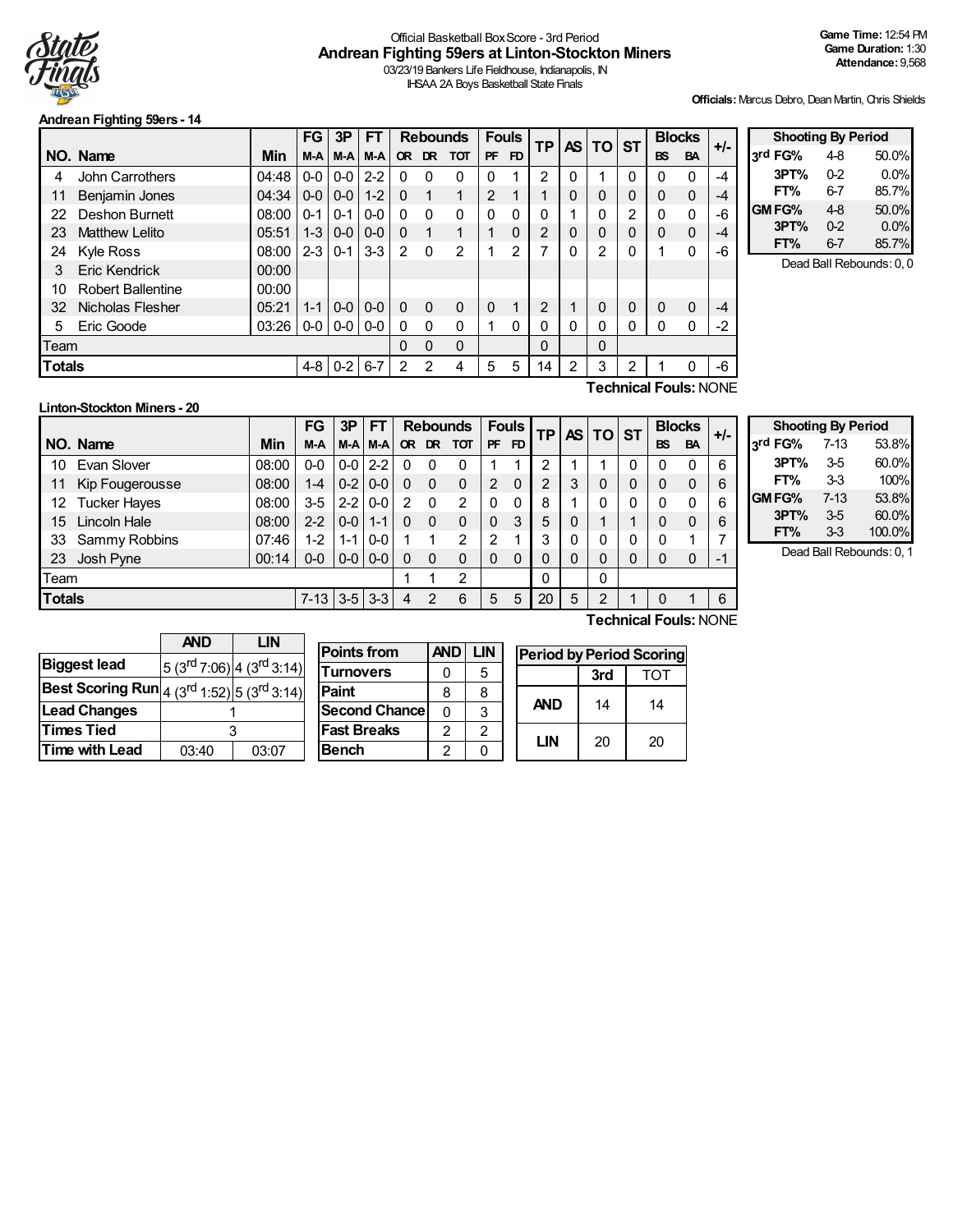

#### Official Basketball PlaybyPlay- 4th Period **Andrean Fighting 59ers at Linton-Stockton Miners** 03/23/19 Bankers Life Fieldhouse, Indianapolis, IN

IHSAA 2A Boys Basketball State Finals

**Officials:**Marcus Debro, Dean Martin, Chris Shields

| <b>Period Starters:</b> |                                                  |                  |              |               |                                                |                |
|-------------------------|--------------------------------------------------|------------------|--------------|---------------|------------------------------------------------|----------------|
| <b>AND</b>              | 22 Burnett D                                     | 24 Ross K        |              | 32 Flesher N  | 5 Goode E                                      | 4 Carrothers J |
| <b>LIN</b>              | 10 Slover E                                      | 11 Fougerousse K |              | 15 Hale L     | 12 Hayes T                                     | 33 Robbins S   |
| <b>Game Time</b>        | <b>AND</b>                                       |                  | <b>Score</b> | Diff          |                                                | <b>LIN</b>     |
| 08:00                   | 23 LELITO M substitution out                     |                  |              |               |                                                |                |
| 08:00                   | 4 CARROTHERS J substitution in                   |                  |              |               |                                                |                |
| 07:43                   | 32 FLESHER N 2pt FG in the paint, layup made (7) |                  | 42-43        | -1            |                                                |                |
| 07:43                   | 22 BURNETT D assist (4)                          |                  |              |               |                                                |                |
| 07:43                   | 32 FLESHER N foul drawn (3)                      |                  |              |               | 12 HAYES T foul shooting (1 - 1)               |                |
| 07:43                   | 32 FLESHER N free throw 1 - 1 missed             |                  |              |               |                                                |                |
| 07:42                   |                                                  |                  |              |               | 33 ROBBINS S defensive rebound (6)             |                |
| 07:18                   |                                                  |                  | 42-46        | -4            | 12 HAYES T 3pt FG, jump shot made (15)         |                |
| 07:18                   |                                                  |                  |              |               | 11 FOUGEROUSSE K assist (6)                    |                |
| 07:05                   | 5 GOODE E 2pt FG in the paint, missed            |                  |              |               |                                                |                |
| 06:59                   |                                                  |                  |              |               | 33 ROBBINS S defensive rebound (7)             |                |
| 06:50                   |                                                  |                  |              |               | 15 HALE L turnover travel (5)                  |                |
| 06:44                   | 5 GOODE E turnover dribbling violation (1)       |                  |              |               |                                                |                |
| 06:44                   | 5 GOODE E substitution out                       |                  |              |               |                                                |                |
| 06:44                   | 11 JONES B substitution in                       |                  |              |               |                                                |                |
| 06:25                   |                                                  |                  | 42-48        | -6            | 10 SLOVER E 2pt FG in the paint, made (6)      |                |
| 06:25                   |                                                  |                  |              |               | 12 HAYES T assist (2)                          |                |
| 06:12                   | 4 CARROTHERS J 3pt FG, jump shot made (11)       |                  | 45-48        | $-3$          |                                                |                |
| 06:12                   | 11 JONES B assist (1)                            |                  |              |               |                                                |                |
| 06:10                   | Timeout 60 Sec                                   |                  |              |               |                                                |                |
| 06:10                   | 11 JONES B substitution out                      |                  |              |               |                                                |                |
| 06:10                   | 3 KENDRICK E substitution in                     |                  |              |               |                                                |                |
| 04:49                   |                                                  |                  |              |               | 15 HALE L turnover bad pass (6)                |                |
| 04:49                   |                                                  |                  |              |               | 12 HAYES T substitution out                    |                |
| 04:49                   |                                                  |                  |              |               | 23 PYNE J substitution in                      |                |
| 04:37                   | 4 CARROTHERS J foul drawn (3)                    |                  |              |               | 10 SLOVER E foul shooting (3 - 2)              |                |
| 04:37                   | 4 CARROTHERS J free throw 1 - 2 missed           |                  |              |               |                                                |                |
| 04:37                   | offensive dead ball rebound (2)                  |                  |              |               |                                                |                |
| 04:37                   |                                                  |                  |              |               | 23 PYNE J substitution out                     |                |
| 04:37                   |                                                  |                  |              |               | 12 HAYES T substitution in                     |                |
| 04:37                   | 4 CARROTHERS J free throw 2 - 2 made (12)        |                  | 46-48        | $-2$          |                                                |                |
| 04:03                   |                                                  |                  | 46-50        | -4            | 15 HALE L 2pt FG in the paint, layup made (11) |                |
| 04:03                   |                                                  |                  |              |               | 12 HAYES T assist (3)                          |                |
| 03:50                   | 32 FLESHER N turnover bad pass (2)               |                  |              |               |                                                |                |
| 03:50                   |                                                  |                  |              | Timeout media |                                                |                |
| 03:50                   | 3 KENDRICK E substitution out                    |                  |              |               |                                                |                |
| 03:50                   | 11 JONES B substitution in                       |                  |              |               |                                                |                |
| 03:26                   |                                                  |                  |              |               | Timeout 30 Sec                                 |                |
| 03:10                   |                                                  |                  | 46-52        | -6            | 10 SLOVER E 2pt FG in the paint, made (8)      |                |
| 03:02                   | 24 ROSS K foul drawn (3)                         |                  |              |               | 11 FOUGEROUSSE K foul shooting (3 - 3)         |                |
| 03:02                   | 24 ROSS K free throw 1 - 2 made (13)             |                  | 47-52        | $-5$          |                                                |                |
| 03:02                   | 24 ROSS K free throw 2 - 2 made (14)             |                  | 48-52        | -4            |                                                |                |
| 02:52                   | 11 JONES B steal (1)                             |                  |              |               | 33 ROBBINS S turnover lost ball (1)            |                |
| 02:46                   | 4 CARROTHERS J 3pt FG, jump shot missed          |                  |              |               |                                                |                |
| 02:42                   |                                                  |                  |              |               | 12 HAYES T defensive rebound (4)               |                |
| 02:41                   |                                                  |                  |              |               | Timeout 60 Sec                                 |                |
| 02:22                   |                                                  |                  |              |               | 10 SLOVER E 2pt FG in the paint, layup blocked |                |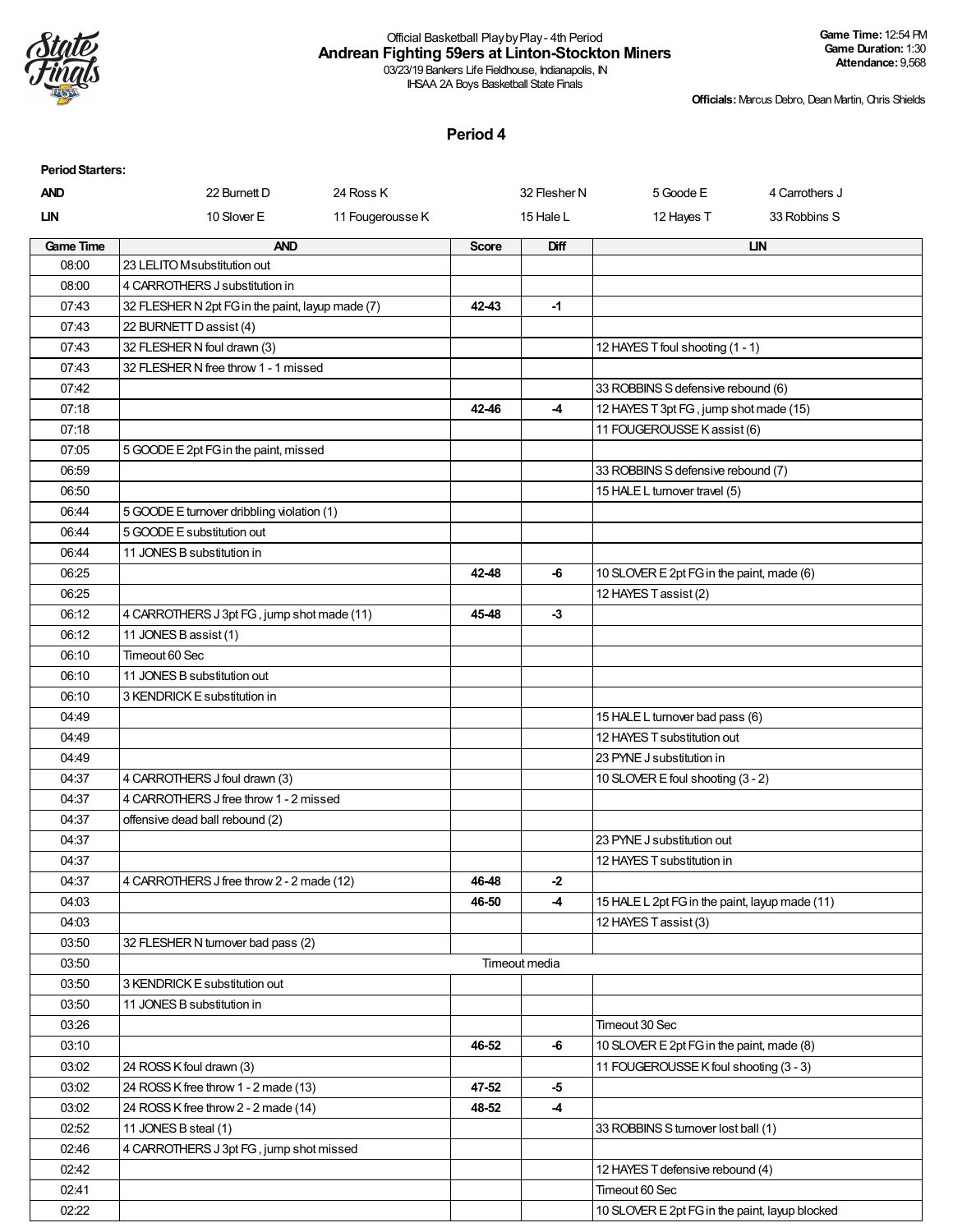

# Official Basketball PlaybyPlay- 4th Period **Andrean Fighting 59ers at Linton-Stockton Miners**

03/23/19 Bankers Life Fieldhouse, Indianapolis, IN IHSAA 2A Boys Basketball State Finals

| <b>Game Time</b> | <b>AND</b>                                          | <b>Score</b>         | Diff         | <b>LIN</b>                                                                   |
|------------------|-----------------------------------------------------|----------------------|--------------|------------------------------------------------------------------------------|
| 02:22            | 24 ROSS K block (2)                                 |                      |              |                                                                              |
| 02:14            | 32 FLESHER N defensive rebound (1)                  |                      |              |                                                                              |
| 02:13            | 32 FLESHER N 3pt FG, jump shot missed               |                      |              |                                                                              |
| 02:09            |                                                     |                      |              | 15 HALE L defensive rebound (5)                                              |
| 02:07            |                                                     |                      |              | 15 HALE L 2pt FG in the paint, layup blocked                                 |
| 02:07            | 22 BURNETT D block (3)                              |                      |              |                                                                              |
| 02:05            |                                                     |                      |              | 33 ROBBINS S offensive rebound (8)                                           |
| 02:05            |                                                     | 48-54                | $-6$         | 33 ROBBINS S 2pt FG fast break second chance in the paint,<br>layup made (7) |
| 01:55            | 24 ROSS K 2pt FG in the paint, jump shot made (16)  | 50-54                | -4           |                                                                              |
| 01:55            | 24 ROSS K foul drawn (4)                            |                      |              | 11 FOUGEROUSSE K foul shooting (4 - 4)                                       |
| 01:55            | 24 ROSS K free throw 1 - 1 missed                   |                      |              |                                                                              |
| 01:55            |                                                     |                      |              | 10 SLOVER E defensive rebound (5)                                            |
| 01:51            | 24 ROSS K foul personal (2 - 1)                     |                      |              | 12 HAYES T foul drawn (1)                                                    |
| 01:41            | 4 CARROTHERS J steal (1)                            |                      |              | 33 ROBBINS S turnover bad pass (2)                                           |
| 01:37            | 4 CARROTHERS J 2pt FG in the paint, layup made (14) | 52-54                | -2           |                                                                              |
| 01:30            |                                                     |                      |              | 10 SLOVER E 2pt FG in the paint, missed                                      |
| 01:25            | 32 FLESHER N defensive rebound (2)                  |                      |              |                                                                              |
| 01:25            | 32 FLESHER N foul drawn (4)                         |                      |              | 12 HAYES T foul shooting (2 - 5)                                             |
| 01:25            | 32 FLESHER N free throw 1 - 2 made (8)              | 53-54                | -1           |                                                                              |
| 01:25            | 32 FLESHER N free throw 2 - 2 missed                |                      |              |                                                                              |
| 01:24            | 4 CARROTHERS J offensive rebound (1)                |                      |              |                                                                              |
| 01:23            | 4 CARROTHERS J 2pt FG in the paint, layup blocked   |                      |              |                                                                              |
| 01:23            |                                                     |                      |              | 33 ROBBINS S block (1)                                                       |
| 01:22            | 4 CARROTHERS J offensive rebound (2)                |                      |              |                                                                              |
| 01:22            | 4 CARROTHERS J foul drawn (4)                       |                      |              | 10 SLOVER E foul shooting (4 - 6)                                            |
| 01:22            | 4 CARROTHERS J free throw 1 - 2 made (15)           | 54-54                | 0            |                                                                              |
| 01:22            | 4 CARROTHERS J free throw 2 - 2 made (16)           | 55-54                | $\mathbf{1}$ |                                                                              |
| 01:20            | Timeout 60 Sec                                      |                      |              |                                                                              |
| 00:33            |                                                     |                      |              | 11 FOUGEROUSSE K 3pt FG, jump shot missed                                    |
| 00:29            | 4 CARROTHERS J defensive rebound (3)                |                      |              |                                                                              |
| 00:24            | 32 FLESHER N foul drawn (5)                         |                      |              | 12 HAYES T foul personal (3 - 7)                                             |
| 00:24            | 32 FLESHER N free throw 1 - 2 made (9)              | 56-54                | $\mathbf{2}$ |                                                                              |
| 00:24            |                                                     |                      |              | Timeout 60 Sec                                                               |
| 00:24            | 32 FLESHER N free throw 2 - 2 made (10)             | 57-54                | 3            |                                                                              |
| 00:10            |                                                     |                      |              | 15 HALE L 3pt FG, jump shot missed                                           |
| 00:09            | 32 FLESHER N defensive rebound (3)                  |                      |              |                                                                              |
| 00:07            | 32 FLESHER N foul drawn (6)                         |                      |              | 12 HAYES T foul personal (4 - 8)                                             |
| 00:07            | 32 FLESHER N free throw 1 - 2 made (11)             | 58-54                | 4            |                                                                              |
| 00:07            | 32 FLESHER N free throw 2 - 2 made (12)             | 59-54                | 5            |                                                                              |
| 00:04            | 32 FLESHER N foul shooting (1 - 2)                  |                      |              | 10 SLOVER E foul drawn (2)                                                   |
| 00:04            | Timeout 60 Sec                                      |                      |              |                                                                              |
| 00:04            |                                                     |                      |              | 12 HAYES T substitution out                                                  |
| 00:04            |                                                     |                      |              | 23 PYNE J substitution in                                                    |
| 00:04            |                                                     |                      |              | 10 SLOVER E free throw fast break 1 - 2 missed                               |
| 00:04            |                                                     |                      |              | offensive dead ball rebound (3)                                              |
| 00:04            |                                                     |                      |              | 10 SLOVER E free throw fast break 2 - 2 missed                               |
| 00:02            | 4 CARROTHERS J defensive rebound (4)                |                      |              |                                                                              |
|                  |                                                     | <b>END OF GAME</b>   |              |                                                                              |
|                  |                                                     | <b>AND 59-54 LIN</b> |              |                                                                              |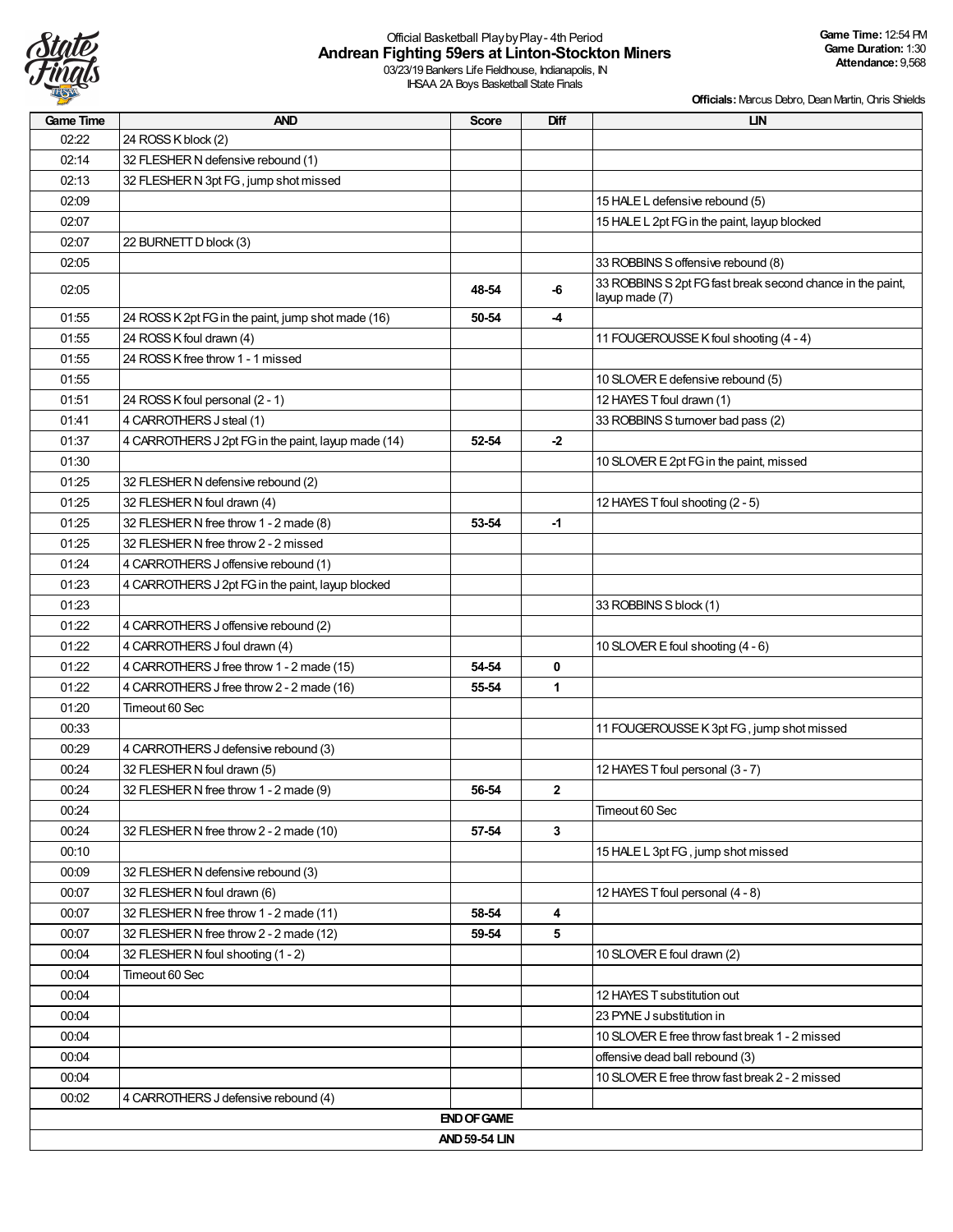

# Official Basketball BoxScore - 4th Period **Andrean Fighting 59ers at Linton-Stockton Miners**

**Points from AND LIN**

03/23/19 Bankers Life Fieldhouse, Indianapolis, IN IHSAA 2A Boys Basketball State Finals

**Officials:**Marcus Debro, Dean Martin, Chris Shields

#### **Andrean Fighting 59ers - 19**

|                                     |                              |       | <b>FG</b> | 3P      | FT        |           |          | <b>Rebounds</b> |             | <b>Fouls</b> | ΤP |          | AS TO ST    |   | <b>Blocks</b> |           | $+/-$ |
|-------------------------------------|------------------------------|-------|-----------|---------|-----------|-----------|----------|-----------------|-------------|--------------|----|----------|-------------|---|---------------|-----------|-------|
|                                     | NO. Name                     | Min   | $M-A$     | M-A     | M-A       | <b>OR</b> |          | DR TOT          | <b>PF</b>   | <b>FD</b>    |    |          |             |   | <b>BS</b>     | <b>BA</b> |       |
| 4                                   | John Carrothers              | 08:00 | $2 - 4$   | $1 - 2$ | $3 - 4$   | 2         | 2        | 4               | 0           | 2            | 8  |          | 0           |   | 0             |           | 8     |
| 11                                  | Benjamin Jones               | 04:24 | $0-0$     | $0-0$   | $0-0$     | 0         | 0        | 0               | $\mathbf 0$ | $\Omega$     | 0  |          |             |   | 0             | $\Omega$  | 10    |
| 22                                  | <b>Deshon Burnett</b>        | 08:00 | $0-0$     | $0-0$   | $0-0$     | $\Omega$  | $\Omega$ | 0               | $\Omega$    | $\Omega$     | 0  |          | 0           |   |               | 0         | 8     |
| 23                                  | <b>Matthew Lelito</b>        | 00:00 |           |         |           |           |          |                 |             |              |    |          |             |   |               |           |       |
| 24                                  | Kyle Ross                    | 08:00 | $1 - 1$   | $0-0$   | $2 - 3$   | 0         | 0        | 0               |             | 2            | 4  | $\Omega$ | $\mathbf 0$ | 0 |               | 0         | 8     |
| 5                                   | Eric Goode                   | 01:16 | $10-1$    | $0 - 0$ | $0 - 0$   | 0         | $\Omega$ | 0               | $\mathbf 0$ | $\mathbf{0}$ | 0  | $\Omega$ |             | 0 | $\Omega$      | 0         | -1    |
| 32                                  | Nicholas Flesher             | 08:00 | $1-2$     | $0 - 1$ | $5 - 7$   | 0         | 3        | 3               |             | 4            | 7  |          |             | 0 | $\Omega$      | 0         | 8     |
| 3                                   | <b>Eric Kendrick</b>         | 02:20 | $0-0$     | $0 - 0$ | $0 - 0$   | 0         | 0        | 0               | $\Omega$    | 0            | 0  |          | 0           | 0 | $\Omega$      | $\Omega$  | -1    |
| Team                                |                              |       |           |         |           | 0         | 0        | 0               |             |              | 0  |          | 0           |   |               |           |       |
| <b>Totals</b><br>$1 - 3$<br>$4 - 8$ |                              |       |           |         | $10 - 14$ | 2         | 5        | 7               | 2           | 8            | 19 | 2        | 2           | 2 | 2             |           | 8     |
|                                     | <b>Technical Fouls:</b> NONE |       |           |         |           |           |          |                 |             |              |    |          |             |   |               |           |       |

| <b>Shooting By Period</b> |       |       |  |  |  |  |  |  |  |  |  |  |  |
|---------------------------|-------|-------|--|--|--|--|--|--|--|--|--|--|--|
| 4 <sup>th</sup> FG%       | 4-8   | 50.0% |  |  |  |  |  |  |  |  |  |  |  |
| 3PT%                      | 1-3   | 33.3% |  |  |  |  |  |  |  |  |  |  |  |
| FT%                       | 10-14 | 71.4% |  |  |  |  |  |  |  |  |  |  |  |
| GM FG%                    | $4-8$ | 50.0% |  |  |  |  |  |  |  |  |  |  |  |
| 3PT%                      | $1-3$ | 33.3% |  |  |  |  |  |  |  |  |  |  |  |
| FT%                       | 10-14 | 71.4% |  |  |  |  |  |  |  |  |  |  |  |

Dead Ball Rebounds: 1, 0

# **Linton-Stockton Miners - 11**

|                                    |                              |       | <b>FG</b> | 3P      | FT      | <b>Rebounds</b> |          |              | <b>Fouls</b> | ΤP |   | AS I     |             | $TO$ ST |           |           | <b>Blocks</b> | $+/-$ |
|------------------------------------|------------------------------|-------|-----------|---------|---------|-----------------|----------|--------------|--------------|----|---|----------|-------------|---------|-----------|-----------|---------------|-------|
|                                    | NO. Name                     | Min   | M-A       | M-A     | M-A     |                 |          | OR DR TOT    | <b>PF</b>    | FD |   |          |             |         | <b>BS</b> | <b>BA</b> |               |       |
| 10                                 | Evan Slover                  | 08:00 | 2-4       | $0-0$   | $0 - 2$ |                 |          |              | 2            |    | 4 | 0        | $\mathbf 0$ | 0       | 0         |           | -8            |       |
| 11                                 | Kip Fougerousse              | 08:00 | $0 - 1$   | $0 - 1$ | $0-0$   |                 | $\Omega$ | $\mathbf{0}$ | 2            | 0  | 0 |          | 0           | 0       | 0         | 0         | -8            |       |
| 12                                 | <b>Tucker Hayes</b>          | 07:44 | 1-1       | $1 - 1$ | $0-0$   |                 |          |              | 4            |    | 3 | 2        | 0           | 0       | $\Omega$  | 0         | -8            |       |
| 15                                 | Lincoln Hale                 | 08:00 | $1 - 3$   | $0 - 1$ | $0-0$   |                 | 1        |              | 0            | 0  | 2 | 0        | 2           | 0       | 0         |           | -8            |       |
| 33                                 | Sammy Robbins                | 08:00 | 1-1       | $0-0$   | $0-0$   |                 | 2        | 3            | 0            | 0  | 2 | $\Omega$ | 2           | 0       |           | 0         | -8            |       |
| 23                                 | Josh Pyne                    | 00:16 | $0 - 0$   | $0-0$   | $0-0$   |                 | $\Omega$ | 0            | 0            | 0  | 0 | 0        | 0           | 0       | 0         | $\Omega$  |               |       |
| Team                               |                              |       |           |         |         | 0               | 0        |              |              | 0  |   | 0        |             |         |           |           |               |       |
| <b>Totals</b><br>$1-3$<br>$5 - 10$ |                              |       |           | $0 - 2$ |         | 5               | 6        | 8            | 2            | 11 | 3 | 4        | 0           |         | 2         | $-8$      |               |       |
|                                    | <b>Technical Fouls: NONE</b> |       |           |         |         |                 |          |              |              |    |   |          |             |         |           |           |               |       |

|                     | <b>Shooting By Period</b> |       |
|---------------------|---------------------------|-------|
| 4 <sup>th</sup> FG% | $5 - 10$                  | 50.0% |
| 3PT%                | $1-3$                     | 33.3% |
| FT%                 | 02                        | $0\%$ |
| GM FG%              | $5 - 10$                  | 50.0% |
| 3PT%                | $1-3$                     | 33.3% |
| FT%                 | $0 - 2$                   | 0.0%  |

Dead Ball Rebounds: 1, 0

|                         | <b>AND</b>                                         | LIN   |  |  |  |  |
|-------------------------|----------------------------------------------------|-------|--|--|--|--|
| <b>Biggest lead</b>     | 5 (4 <sup>th</sup> 0:07) 6 (4 <sup>th</sup> 6:25)  |       |  |  |  |  |
| <b>Best Scoring Run</b> | 11 (4 <sup>th</sup> 0:07) 5 (4 <sup>th</sup> 6:25) |       |  |  |  |  |
| <b>Lead Changes</b>     |                                                    |       |  |  |  |  |
| <b>Times Tied</b>       |                                                    |       |  |  |  |  |
| <b>Time with Lead</b>   | 01:22                                              | 06:38 |  |  |  |  |

| LIN             |                      |               |               |
|-----------------|----------------------|---------------|---------------|
|                 | <b>Points from</b>   | <b>AND</b>    | LIN           |
| $(4^{th} 6:25)$ | <b>Turnovers</b>     | 3             |               |
| $(4^{th} 6:25)$ | Paint                | 6             | 8             |
|                 | <b>Second Chance</b> | $\mathcal{P}$ | $\mathcal{P}$ |
|                 | <b>Fast Breaks</b>   | U             | 2             |
| 06:38           | <b>Bench</b>         |               |               |

| <b>Period by Period Scoring</b> |     |     |     |
|---------------------------------|-----|-----|-----|
|                                 | 3rd | 4th | TOT |
| <b>AND</b>                      | N   | 19  | 19  |
| I IN                            | n   | 11  | 11  |